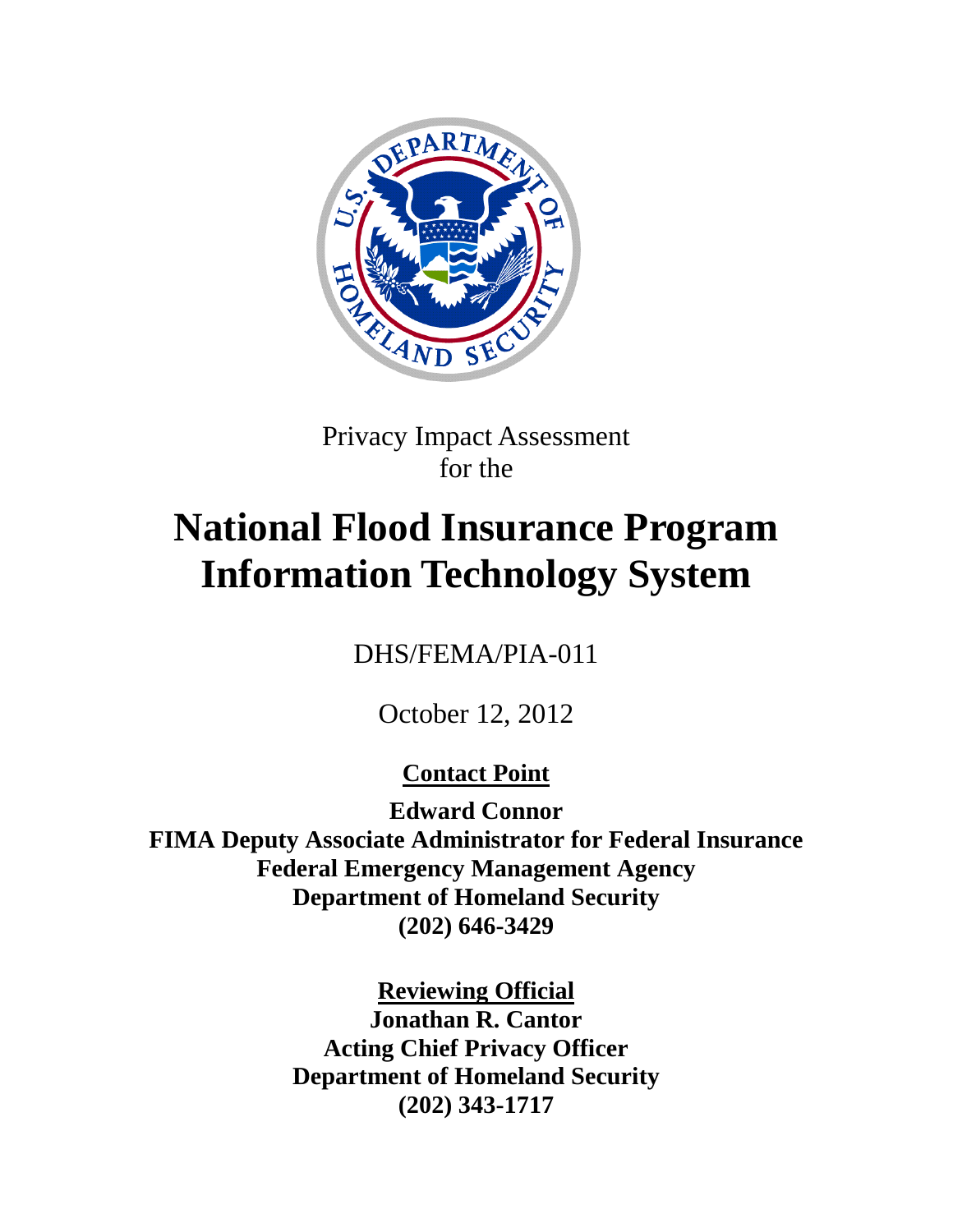

### **Abstract**

The Department of Homeland Security (DHS) Federal Emergency Management Agency (FEMA) Federal Insurance and Mitigation Administration (FIMA) National Flood Insurance Program (NFIP) owns and operates the NFIP Information Technology System (ITS). The NFIP ITS processes flood insurance policies and claims, specifically, policies and claims from the FEMA Direct Servicing Agent (DSA) contractor on behalf of the NFIP and by Write Your Own Companies (WYO) that sell and service flood insurance policies. An NFIP flood insurance policy can be obtained directly from a DSA through a licensed insurance broker or from WYOs. Since 1983, participating insurance companies have delivered and serviced NFIP policies in their own names, through the "Write Your Own" arrangement. The policy coverage and premiums do not differ if purchased from the DSA or WYOs. FEMA is conducting this Privacy Impact Assessment (PIA) because NFIP ITS collects, uses, maintains, retrieves, and disseminates personally identifiable information (PII) about individuals who purchase, as well as those who process, flood insurance policies from NFIP and individuals requesting access to the system.

### **Overview**

Congress created the NFIP, through the National Flood Insurance Act of 1968, 42 U.S.C. §§ 4001- 4129. The program was established in response to the rising cost of taxpayer funded disaster relief for flood victims and the increasing amount of damage caused by floods. FIMA manages the NFIP and oversees the insurance, floodplain management, and mapping components of the program.

Approximately 20,000 communities across the United States and its territories participate in the NFIP by adopting and enforcing floodplain management ordinances to reduce future flood damage. Based on the communities' compliance with these ordinances, the NFIP makes federally backed flood insurance available to property owners and renters in these communities.

The NFIP enables individuals and organizations in the participating communities to purchase insurance protection against losses from flooding. The basis for a community's participation in the NFIP is an agreement with FEMA to adopt and enforce sound floodplain management ordinances to mitigate future flood risks to new construction, additions, repairs, and rebuilding in certain specially designated areas. The FEMA Community Information System (CIS) collects and maintains communities' flood zone and floodplain information and maintains the official record of a community's NFIP participation status. NFIP then makes flood insurance available to property owners and renters within the community as a means of reducing the risk of flood losses. Certain areas within these communities have a lower risk of flooding. Properties within these areas are eligible for Preferred Risk Policy (PRP) with a lower premium. Additionally, certain areas within these communities may be part of a Coastal Barrier Resource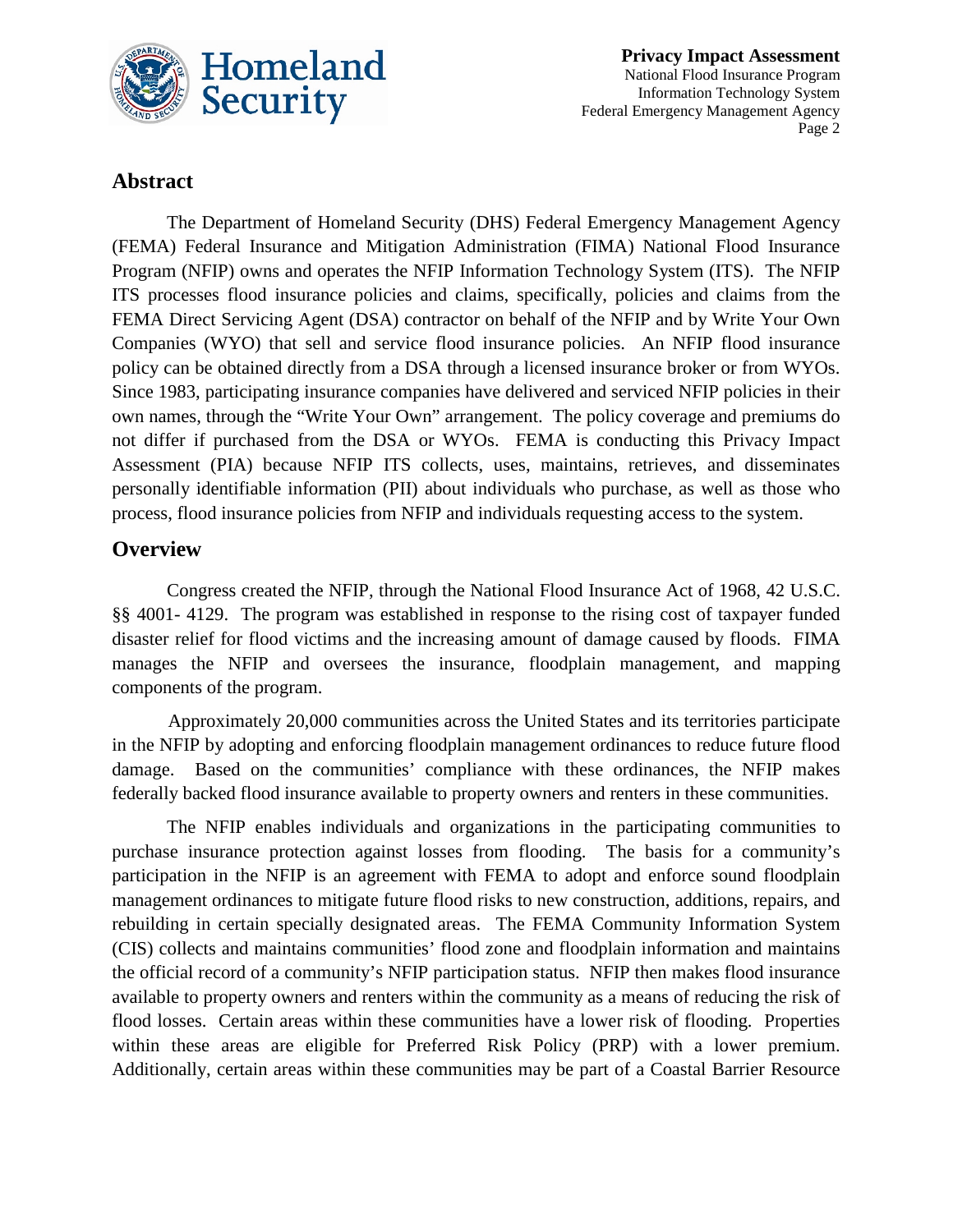

System (CBRS) area. Properties within the CBRS area require more robust flood management safeguards in order to be eligible for flood insurance.

To help manage the NFIP, FEMA developed the NFIP ITS. FEMA previously published the National Flood Insurance Program Modernization/Business Process Improvement/Systems Engineering Management Support PIA for the NFIP IT (NexGen) system development. However, the NextGen system never went operational and NFIP has continuously used NFIP ITS. This PIA replaces DHS/FEMA/PIA-011 National Flood Insurance Program Modernization/Business Process Improvement/Systems Engineering Management Support, published on November 26,  $2008<sup>1</sup>$  $2008<sup>1</sup>$  $2008<sup>1</sup>$ 

The NFIP ITS collects flood insurance data from both the DSA and participating WYOs. WYOs are private insurance companies that sell and service FEMA's Standard Flood Insurance Policy (SFIP) under their own names. NFIP and private sector insurance companies execute an agreement that allows the WYOs to sell and administer flood insurance on behalf of FEMA. For individuals and organizations within NFIP compliant communities where WYOs are not available, NFIP uses contract support known as the DSA to provide flood insurance policies directly to the individual or organization on behalf of FEMA. Policy and claims information collected from the DSA and WYOs are categorized as transaction data and financial statements. Transaction data consist of policy information such as policyholder name and property address(es). Financial statements contain flood insurance premiums collected and claims paid for each property by the DSA and WYOs.

The NFIP ITS is comprised of the following major subsystems: 1) NFIP ITS Local Area Network (LAN); 2) Transaction Record Reporting and Processing (TRRP); 3) Actuarial Information System (AIS); 4) Traverse General Ledger Accounting Package (Traverse); 5) FIANet; 6) Data Exchange; 7) Data Lookup; and 8) BureauNet. In order to gain access to these systems, individuals must be approved by NFIP Contracting Officers' Technical Representative (COTR).

**NFIP ITS Local Area Network (LAN)** provides connectivity that allows data uploads and downloads to and from Data Exchange and TRRP in order to accomplish processing of the TRRP transaction data from the DSA and WYOs. The NFIP ITS LAN supports the following applications or software that interacts with the TRRP system: 1) Community Information System (CIS) Interface; 2) Code-1 Plus; 3) GeoStan; and 4) Geographic Information System (GIS).

**CIS Interface** collects flood zone and NFIP participation status communities and provides this publicly accessible information to the DSA and WYOs. The DSA and WYOs require this information to ensure that a property is within an eligible community.

<span id="page-2-0"></span><sup>&</sup>lt;sup>1</sup> See [http://www.dhs.gov/xlibrary/assets/privacy/privacy\\_pia\\_fema\\_nfip.pdf.](http://www.dhs.gov/xlibrary/assets/privacy/privacy_pia_fema_nfip.pdf)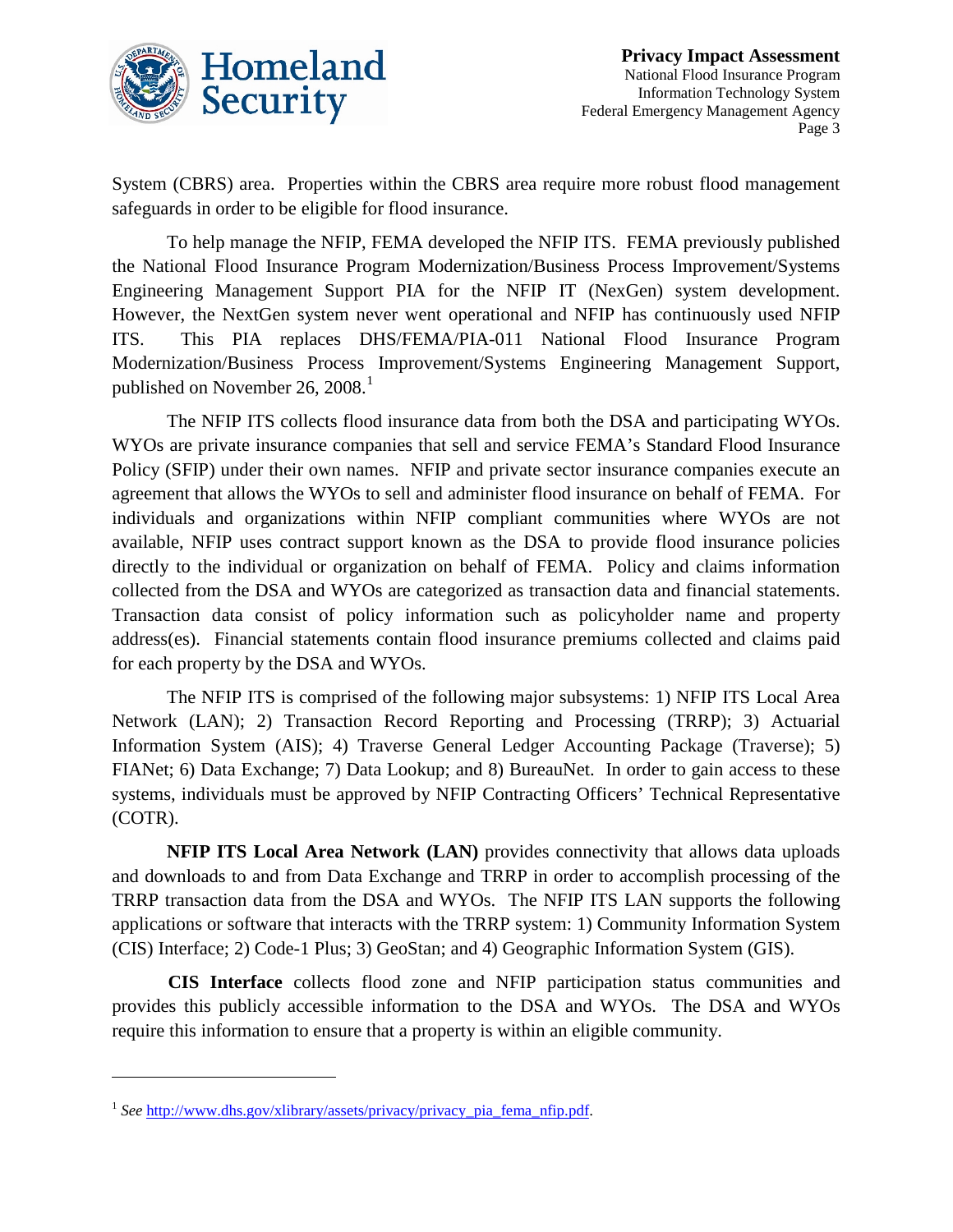

**Code-1 Plus** contains United States Postal Service (USPS)-generated address information and scans the submitted property address to verify a correct address and to ensure that FEMA has the most accurate address. If a match is made, then the USPS address is appended to the property information as the "standardized" address. If a match is not made, then an error report is generated.

**GeoStan** scans the submitted and standardized addresses to provide a longitude and latitude geocoding for the property. The application appends the most accurate or highest quality geocoding to the property address information.

**GIS** scans the address and geocoding information to determine if a property qualifies for a PRP or is within a CBRS area.

**TRRP** collects and maintains flood insurance data from the DSA and the WYOs and produces reports on activities related to the program. Additionally, TRRP creates and updates policy, claims, and community master files that are maintained on the NFIP ITS mainframe.

**AIS** uses the flood insurance data to support the annual flood insurance premium rate determination processes and *ad hoc* inquiries about actuarial data. NFIP actuaries use AIS to conduct analytical reviews of trends from the previous year in order to set insurance premium rates for the upcoming year.

**Traverse** uses the flood insurance data for accounting purposes, to verify correct premiums paid, and to fulfill financial reporting requirements.

**FIANet** is the internal application used only by NFIP users to access TRRP reports.

**Data Exchange** is the external web site<sup>[2](#page-3-0)</sup> used by FEMA, FIMA NFIP, the DSA, WYOs, contractors, and state coordinators to upload, query, and download "real-time" TRRP data. This is the main entry point for NFIP ITS data and the primary report interface for NFIP stakeholders. Reports may be used by states for verification of appropriate insurance coverage within a state or community, or to identify areas that the NFIP may need additional marketing. Access to the reports is entity specific. For example, the state coordinator from Mississippi can only see data for that state. Also, the WYO user will only have access to their company data. Requests for access to Data Exchange are submitted to and only authorized by the NFIP COTR.

**Data Lookup** is a secure, internal-facing, browser-based application used only by NFIP to query TRRP data fields that are contained in existing reports to generate other reports based on specific parameters selected by the user.

<span id="page-3-0"></span><sup>2</sup> *See* [https://lookup.nfipstat.fema.gov.](https://lookup.nfipstat.fema.gov/)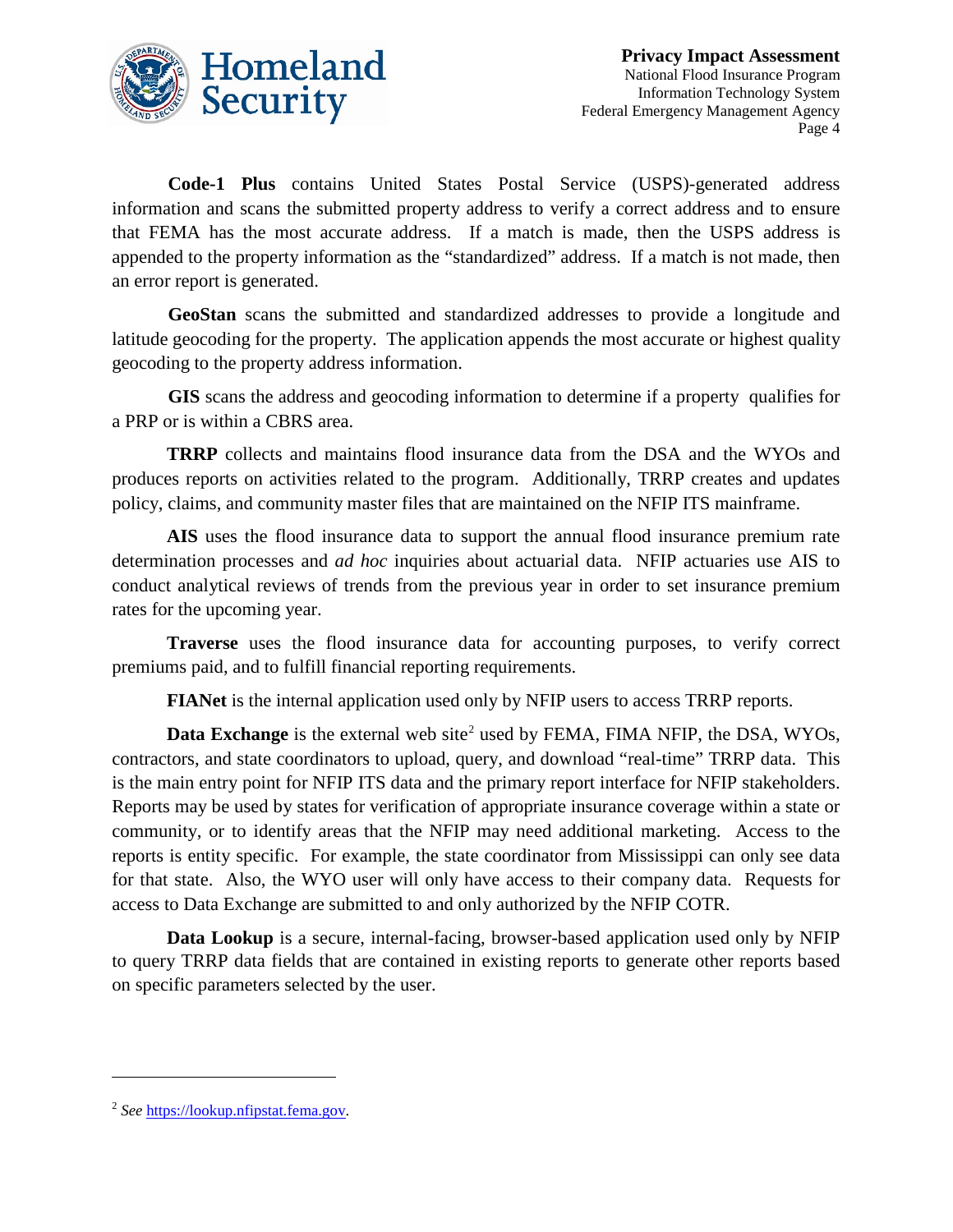

**BureauNet** is a public-facing, browser-based<sup>[3](#page-4-0)</sup> application used by the DSA, WYOs, and external NFIP stakeholders to view NFIP general information, manuals, and TRRP reports.

Typically, a property owner or renter seeks out the DSA or WYOs to purchase flood insurance. The decision to purchase flood insurance may be based on personal preference or requirement by state and/or local governments, developers, or mortgage institutions. The property owner or renter completes Form 086-0-1 *Flood Insurance Application* or Form 086-0-5 *Flood Insurance Preferred Risk Policy Application* and submits the application(s) and any supporting documentation to the DSA or WYOs along with any premium required.

On a monthly basis, the DSA and WYOs submit only the information from the application that is needed to manage the program such as policy holder name, proper address, coverage amount, and premium paid. Other information provided in the application such as building capacity and where contents are located are not needed to manage the NFIP. This information is collected by NFIP ITS via the Data Exchange system. Once NFIP ITS receives this information it scans the submitted addresses and standardized addresses to generate latitude and longitude information for the property. This geocoding information is appended to the property address information. If the system cannot validate, match, or geocode an address, an error report is generated and submitted to the DSA or WYOs. Corrected information can be updated during the next monthly reporting cycle.

Next, NFIP scans the addresses and geocoding data to determine if the property is eligible for a PRP or is in a CBRS area using the GIS application. If a property falls within the CBRS area without the proper documentation, an error report is generated and sent to the DSA or WYOs for follow up. The DSA or WYOs can dispute this error by submitting the updated appropriate additional documentation. For CBRS disputes, a request can be sent through NFIP to the United States Fish and Wildlife Service (F&WS). The F&WS then makes a final determination on whether the property is within the CBRS area. NFIP notifies the DSA and WYOs of the determination.

Once these processes have been completed, TRRP updates the policy, claims, and community master files with the updated information. Additionally, the community master file is updated with the current list of flood zone and community NFIP status information via the CIS Interface.

After the master files are updated, Traverse collects information from the policy and claims master files and updates the general ledger. Any discrepancy identified results in an error report being generated and provided to the DSA or WYOs with the policy number(s) and generic error codes.

<span id="page-4-0"></span><sup>3</sup> *See* [https://bsa.nfipstat.fema.gov.](https://bsa.nfipstat.fema.gov/)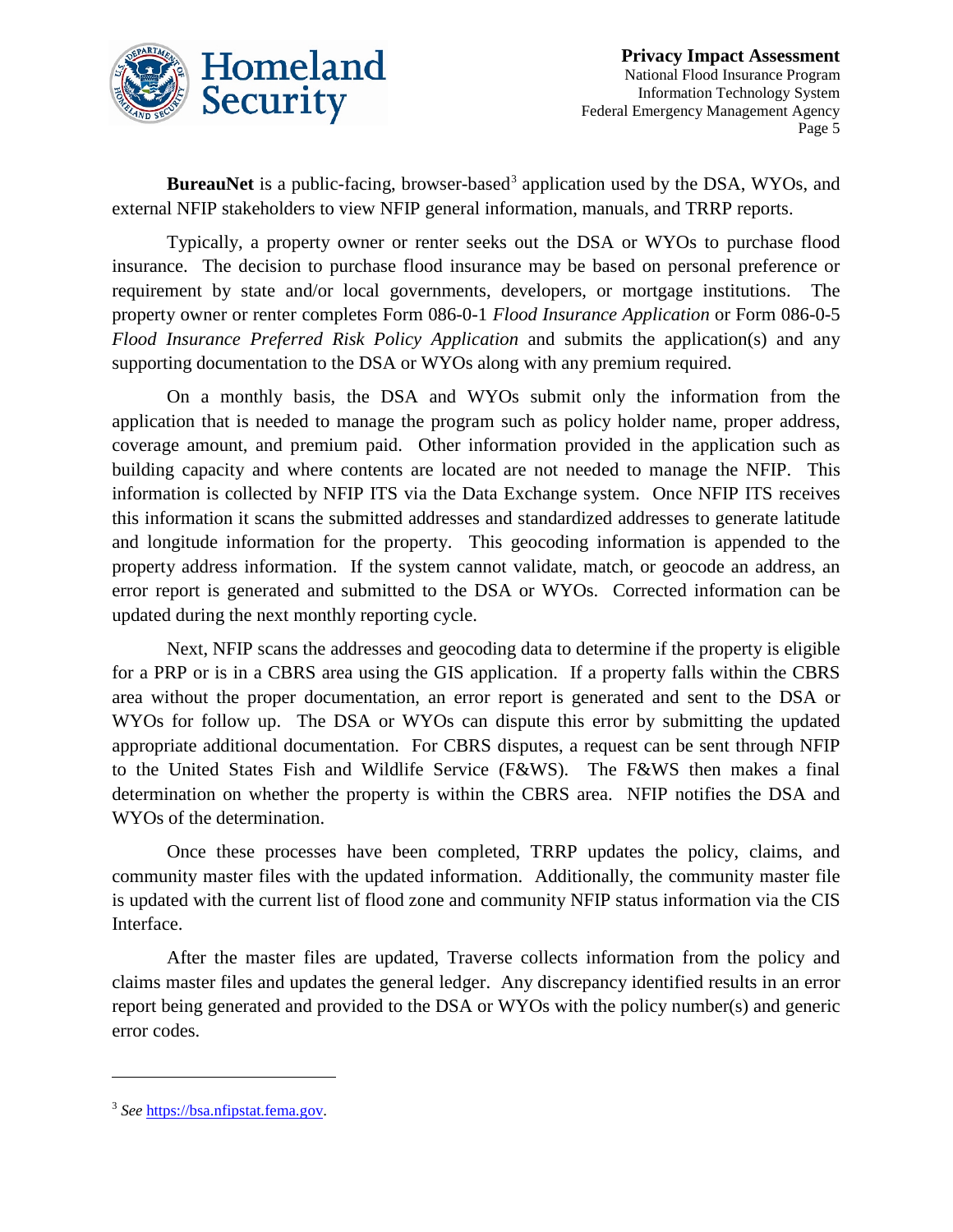

Approved users may access both status and customizable reports through the: 1) BureauNet; 2) FIANet; 3) Data Exchange; and/or 4) Data Lookup systems. The DSA, WYOs, and NFIP personnel may request access to these subsystems.

Additionally, NFIP ITS provides non-renewed policy information submitted by the DSA and WYOs electronically through a marketing contractor to state and local governments to help market and promote the NFIP. This information includes, but is not limited to 1) insured property address; 2) insured name; and 3) the DSA and WYOs and policy numbers.

During the development and subsequent review of NFIP ITS, NFIP identified and mitigated several privacy risks associated with NFIP ITS. Generally, the privacy risks associated with NFIP ITS include: 1) individuals may not be aware that the DSA and WYOs are collecting information on behalf of NFIP, a government run program; 2) detailed flood insurance data is shared more broadly than necessary to accomplish the goal; and 3) flood insurance data is inaccurately appended as part of the initial screening process.

NFIP mitigates these risks by requiring the DSA and WYOs to provide a Privacy Act Statement as part of the flood insurance policy process, as well as publishing this PIA and related System of Records Notices (SORN) listed in Section 1.2 below. NFIP has implemented security controls to protect the PII that it collects, uses, maintains, retrieves, and disseminates. These controls include user account management procedures, audit procedures, access control procedures, and physical and environmental protection. NFIP performs regular comprehensive reviews of the DSA and WYOs data submissions. After these reviews are completed, NFIP rates the DSA and each WYO as satisfactory/unsatisfactory and provides the information as well as errors that affected the rating to each.

# **Section 1.0 Authorities and Other Requirements**

### **1.1 What specific legal authorities and/or agreements permit and define the collection of information by the project in question?**

The National Flood Insurance Act of 1968, as amended, 42 U.S.C. § 4001, *et seq*., establishes the legal authority for the NFIP. The WYO program under the National Flood Insurance Act established the annual agreement by which every WYO company complies.

The Bunning-Bereuter-Blumenauer Flood Insurance Reform Act (FIRA) of 2004 enacted requirements for all new and renewal flood insurance policy transactions. The FIRA stipulates that all new and renewal policyholders for home addresses are to be sent the updated claims appeal process and an acknowledgement letter to be signed and returned as verification of their receipt of this information.

The Coordination of Wind & Flood Perils Act of 2010, as amended, establishes the legal authority for the NFIP to collect wind information. The purpose of this act is to remove the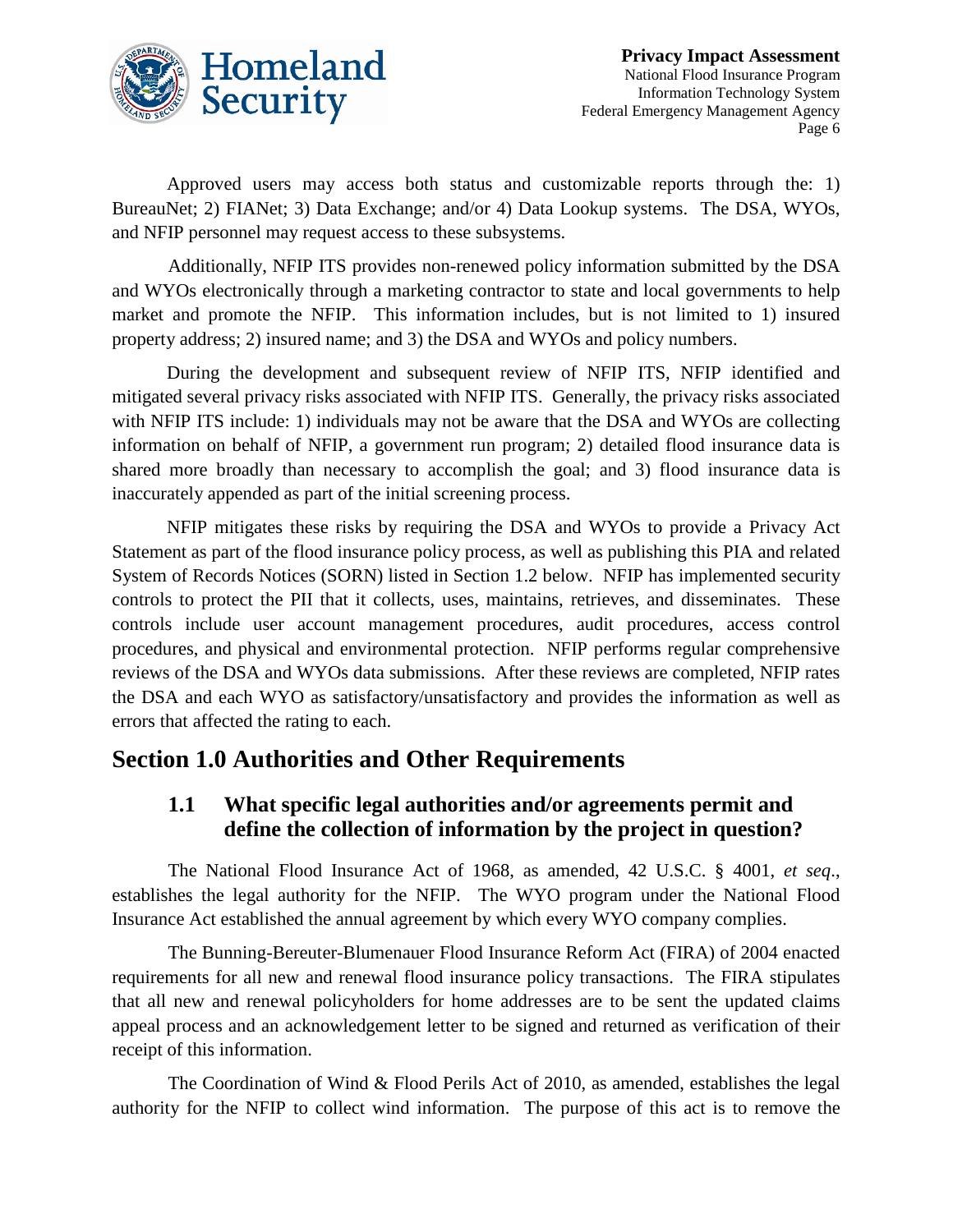

burden of determining flood and wind loss allocation for the purpose of insurance claims from the insured and to place such burden on the entities that are responsible for the payment of such claims.

The Biggert-Waters Flood Insurance Reform and Modernization Act of 2012 reauthorizes the NFIP and its financing through September 30, 2017.

Pursuant to the savings clause in the Homeland Security Act of 2002, Public Law 107- 296, Section 1512, 116 Stat. 2310 (November 25, 2002), DHS/FEMA has relied on preexisting Privacy Act SORNs for the collection and maintenance of records pertaining to the NFIP, which is administered by FEMA.

# **1.2 What Privacy Act System of Records Notice(s) (SORN(s)) apply to the information?**

The DHS/FEMA 003 – National Flood Insurance Program Files System of Records, 73 Fed. Reg. 77747, December 19, 2008, apply to the NFIP ITS. However, the following are additional SORNs that also relate to the data maintained on NFIP ITS:

- DHS/FEMA/Mitigation 1 The National Flood Insurance Program Claims Appeal Process, 71 Fed. Reg. 32115, June 2, 2006, covers information collected, maintained, and disseminated related to policy holders appeal of final claim amount and decision against loss of property.
- DHS/FEMA 007 National Flood Insurance Program Marketing Files, 73 Fed. Reg. 77793, December 19, 2008, covers information maintained and shared for the purpose of marketing NFIP to the general public.
- DHS/All 004 General Information Technology Access Account Records System (GITAARS), 74 Fed. Reg 49882, September 29, 2009, covers information related to users who access DHS IT systems, including NFIP.

# **1.3 Has a system security plan been completed for the information system(s) supporting the project?**

NFIP ITS is an operational system in the operations and maintenance phase of the DHS System Development Lifecycle (SDLC). A System Security Plan (SSP) was approved in July 2011, and an Authority to Operate (ATO) was issued on May 11, 2011.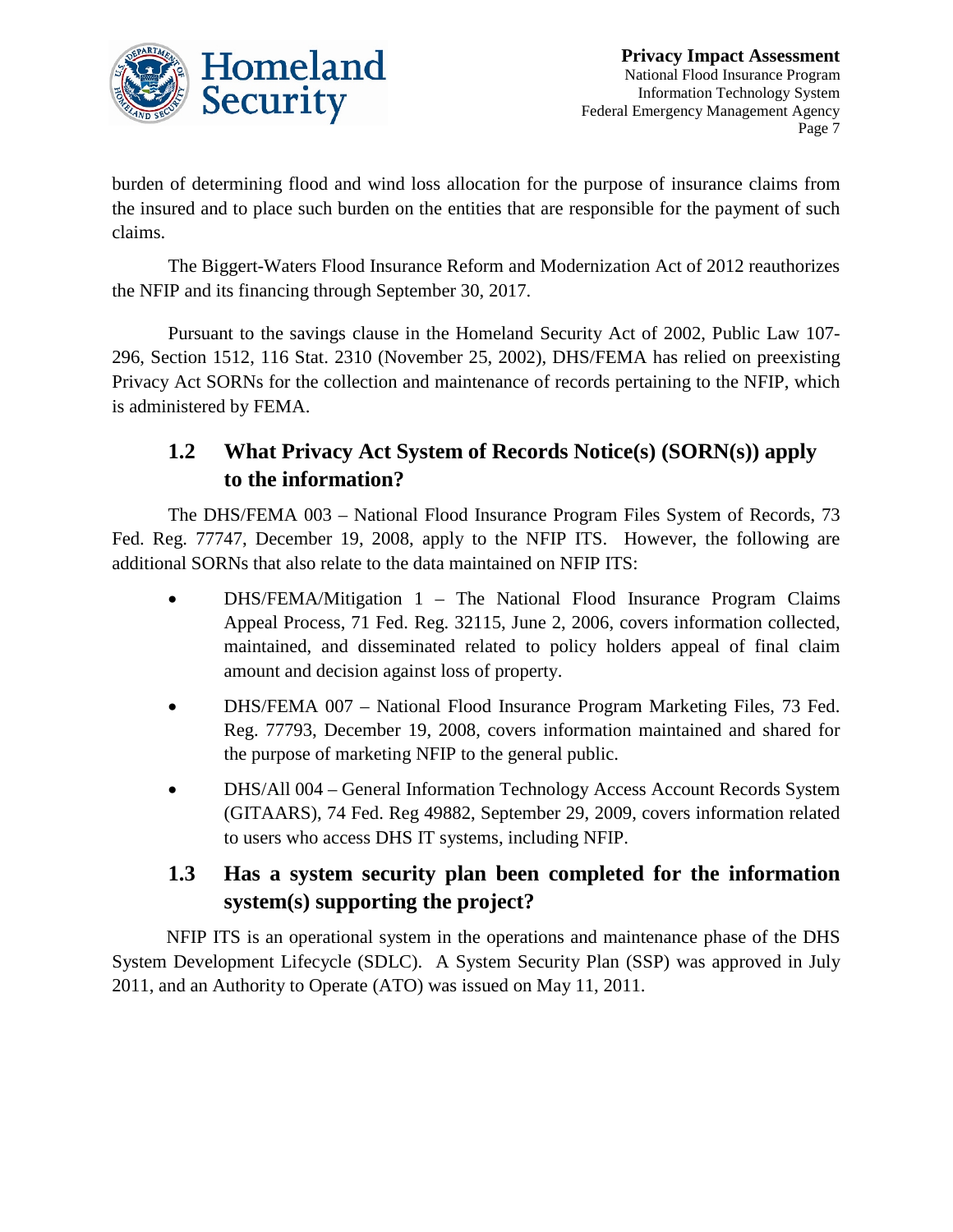

# **1.4 Does a records retention schedule approved by the National Archives and Records Administration (NARA) exist?**

Yes, the record retention schedules have been approved by the FEMA Records Officer and NARA as Authority N1-311-86-1 and N1-311-02-01.

**1.5 If the information is covered by the Paperwork Reduction Act (PRA), provide the OMB Control number and the agency number for the collection. If there are multiple forms, include a list in an appendix.**

NFIP ITS information collections covered by the PRA are on the approved forms listed in Appendix A.

# **Section 2.0 Characterization of the Information**

### **2.1 Identify the information the project collects, uses, disseminates, or maintains.**

The following information is collected, used, maintained, retrieved, and disseminated by NFIP ITS:

### **Individual Insured Information:**

- Individual's Full Name;
- Social Security Number;<sup>[4](#page-7-0)</sup>
- Tax ID Number;
- Address(es);
- Email Address(es);
- Telephone Number(s);
- Company Name;
- Company Number;
- Request Date;

 $\overline{a}$ 

• Flood-Policy Number;

<span id="page-7-0"></span><sup>&</sup>lt;sup>4</sup> As of 2008, tax ID numbers and SSNs are no longer collected by NFIP, but any that were previously provided to NFIP are retained in the historical records.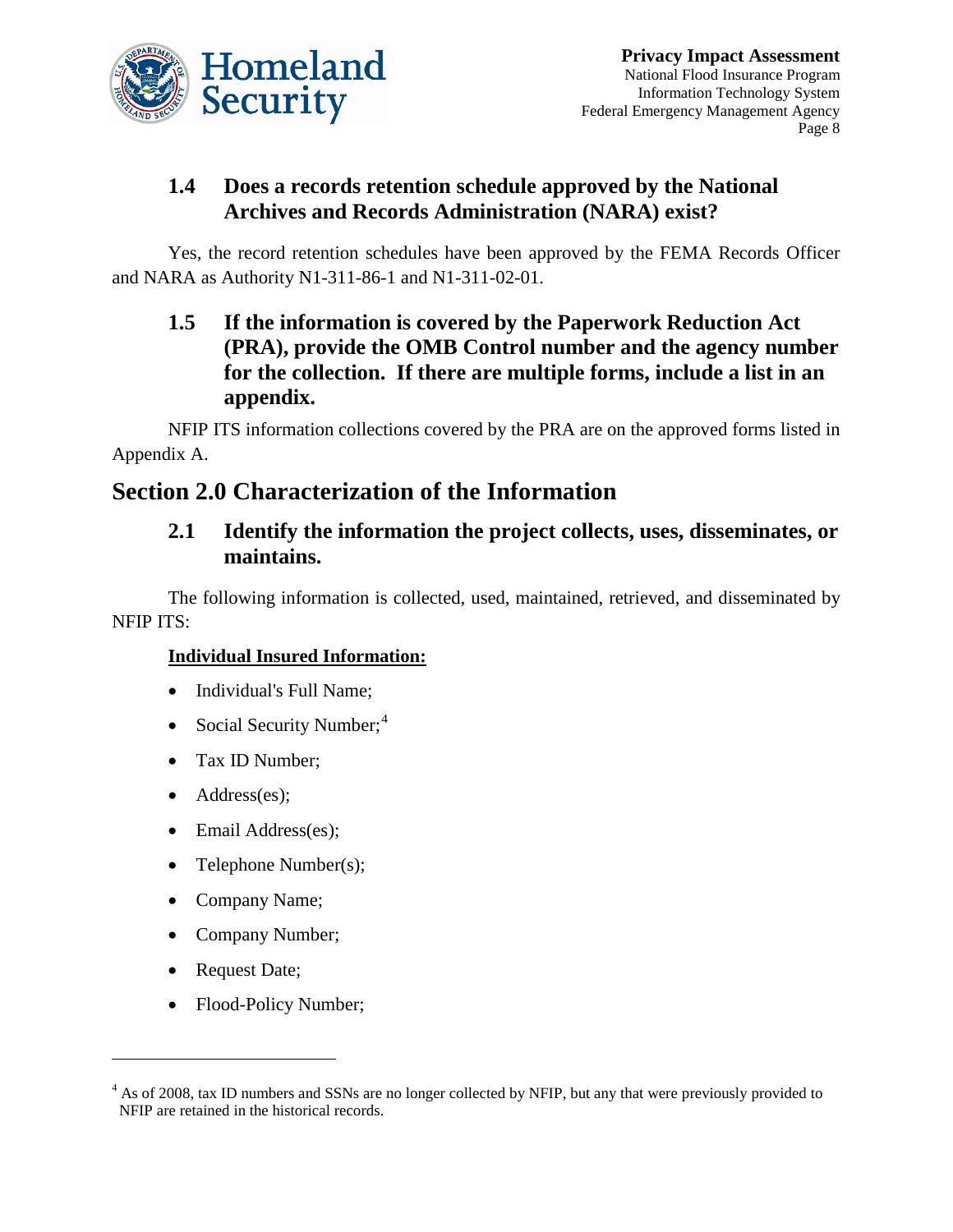

- Wind-Policy Number;
- Insurance/Claims Data (i.e., Insurance Rate(s), Claim Amounts, etc.);
- Geographical Locations;
- Flood Zone Data;
- U.S. Fish & Wildlife (USF&W) Case Number;
- In CBRS/Out CBRS of Area Determination by Fish & Wildlife;
- Name of the CBRS System from Fish & Wildlife Services;
- Fish & Wildlife Version of the Target Property Address;
- Legal Description of Property;
- Property loss history;
- City Name of Where the Property is Located;
- CBRS Area/Unit Number (Area Number on Fish & Wildlife's Map);
- CBRS Area Declaration/Effective Date;
- Contact Information of the Fish & Wildlife Representative; and
- Generic Error Codes.

#### **Information about the DSA, WYOs, and other Stakeholders:**

- Organization Name;
- Point of Contact Full Name;
- Address(es);

- Email Address(es);
- Telephone Number(s);
- Flood-Policy Numbers;
- Wind-Policy Numbers;<sup>[5](#page-8-0)</sup>

<span id="page-8-0"></span><sup>&</sup>lt;sup>5</sup> As of April 2012, NFIP is no longer supporting the collection of wind policy information and matching to flood policy information. Any wind-policy information that was previously provided to NFIP is retained in the historical records.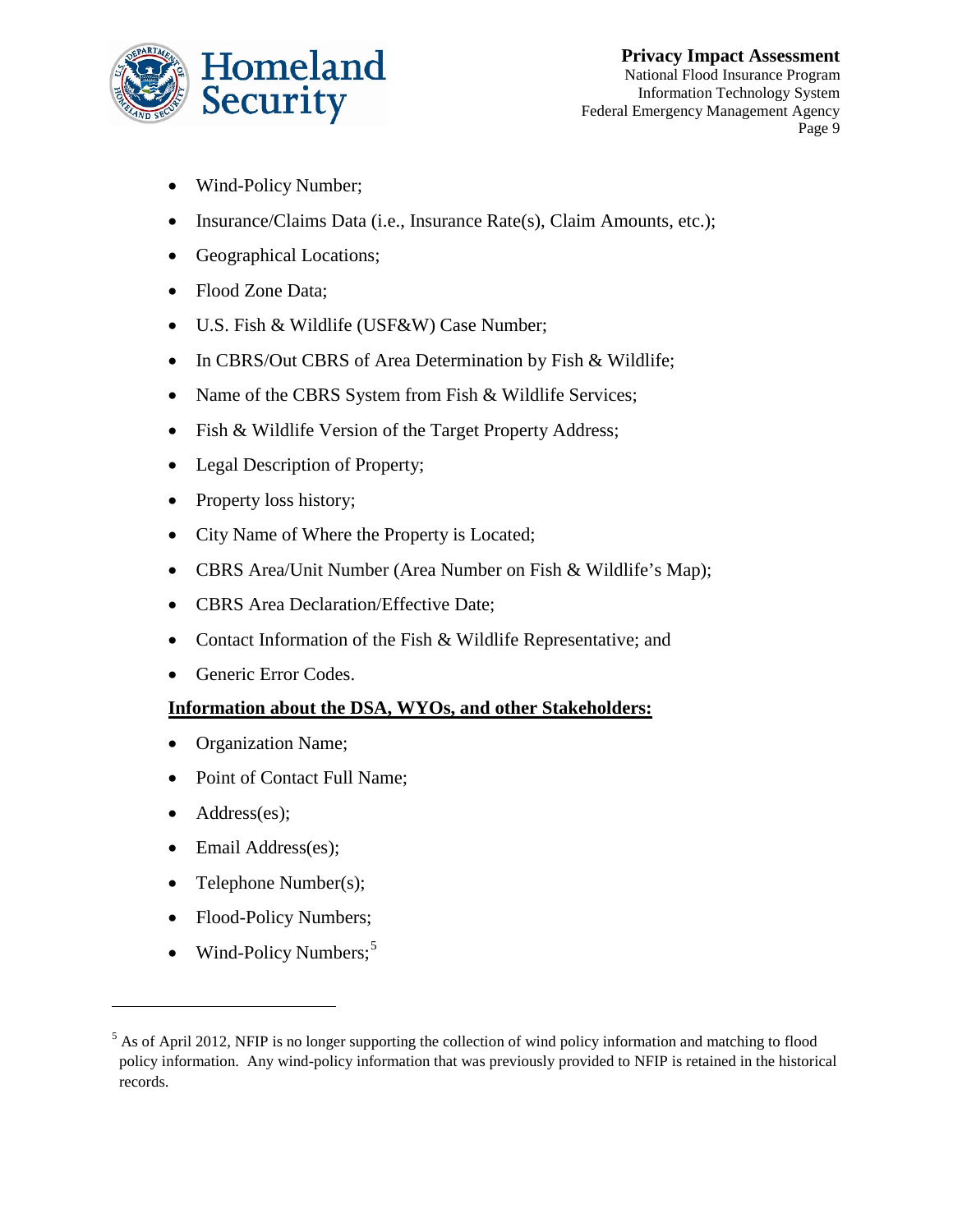

- Insurance/Claims Statistical Data: and
- Geographical Locations.

#### **NFIP ITS User Account Information:**

- Full Name;
- Addresses;
- Email Addresses;
- Telephone Number;
- User ID; and
- Temporary Password.

The above information may be used to generate statistical reports. No new information is created/generated by the NFIP ITS system.

### **2.2 What are the sources of the information and how is the information collected for the project?**

The DSA and WYOs collect information from individuals seeking flood insurance and input the data into NFIP ITS to produce scheduled and *ad hoc* reports, as well as other forms of data. The DSA and WYOs provide transactional and financial statement data electronically to NFIP ITS.

FEMA collects the user account information outlined in Section 2.1 from NFIP stakeholders and NFIP personnel to allow controlled access to information within NFIP ITS and for the DSA and WYOs to submit flood insurance policy and claims information. Information is submitted using a user account request form.

The NFIP ITS receives flood zone and community NFIP participation status data on a daily basis from CIS, via web service style inquiry to CIS. The CIS data is used to update community information within the NFIP ITS community master file database, which is needed by the DSA and WYOs to determine if a property is eligible for flood insurance coverage.

NFIP ITS uses commercial geographical location data and USPS address data to help validate structure locations and addresses. This information is used by GIS to determine if a property can be considered for a PRP which allows for reduced premium or if a property is within a CBRS area. Federal regulations require additional requirements for properties within the CBRS. If a property is within a CBRS area and does not meet the requirements, the DSA and WYO must cancel the flood insurance policy and the property will be considered ineligible for flood insurance.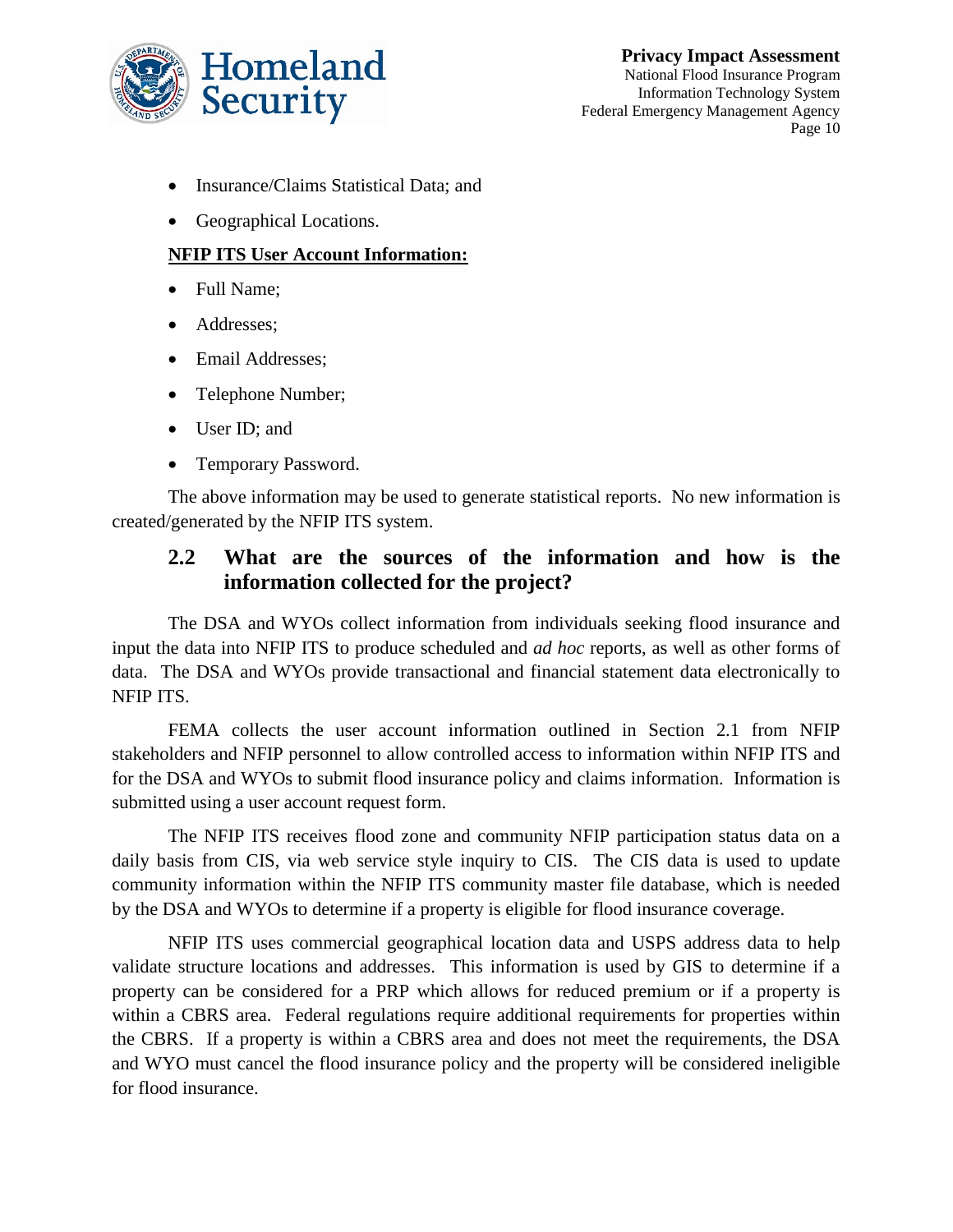

F&WS provides NFIP with information explaining the determination of the DSA and WYO appeals regarding a property's proximity to the CBRS area, whether it is located within or outside the CBRS area boundary, and the CBRS area effective date.

NFIP uses the approved forms listed in Appendix A of this PIA to collect information.

### **2.3 Does the project use information from commercial sources or publicly available data? If so, explain why and how this information is used.**

NFIP ITS uses commercial geocoding data and USPS address data to help validate structure locations and addresses. Also, NFIP uses this information to determine if a property can be covered as a PRP or if it is in a CBRS area. This reference data, purchased by NFIP, is also used to verify and validate the NFIP business transaction carried out by participating insurance companies. Information is provided to NFIP monthly on compact disc due to the amount of data and the size of the files. Geocoding and USPS address information updates are automated within NFIP ITS.

### **2.4 Discuss how accuracy of the data is ensured.**

The forms listed in Appendix A collect information, such as name and email address, directly from the individual or his or her legal representative. NFIP assumes this information is correct. NFIP uses program-specific standard forms to ensure consistency of information collected by the DSA and WYOs. NFIP focuses on the underwriting and claims processes for property. The DSA and WYOs are responsible for the accuracy of information used in any transactions with their customers.

NFIP ITS uses commercial geocoding data and USPS address data to help validate structure locations and addresses. This reference data, purchased by NFIP, is also used to verify and validate the NFIP business transaction carried out by participating insurance companies. Information is provided to NFIP monthly on compact disc. If the application does not find a match to the submitted address, an error report is automatically generated and provided to the DSA or WYO. The DSA or WYO then researches the error and provides any corrected address information during the next monthly update to the NFIP ITS. Reports are generated by NFIP ITS to perform insurance and claims validation reviews. These reports may be reviewed against actual hardcopy insurance policy files located at the DSA or WYO.

NFIP executes periodic underwriting audits and claims re-inspections to check for operational accuracy at the DSA and WYOs.

Additionally, NFIP ITS generates and distributes property loss history reports to policyholders that include a list of prior claims and payments made to the property. The individual then provides corrections to any inaccurate information to the DSA or WYO that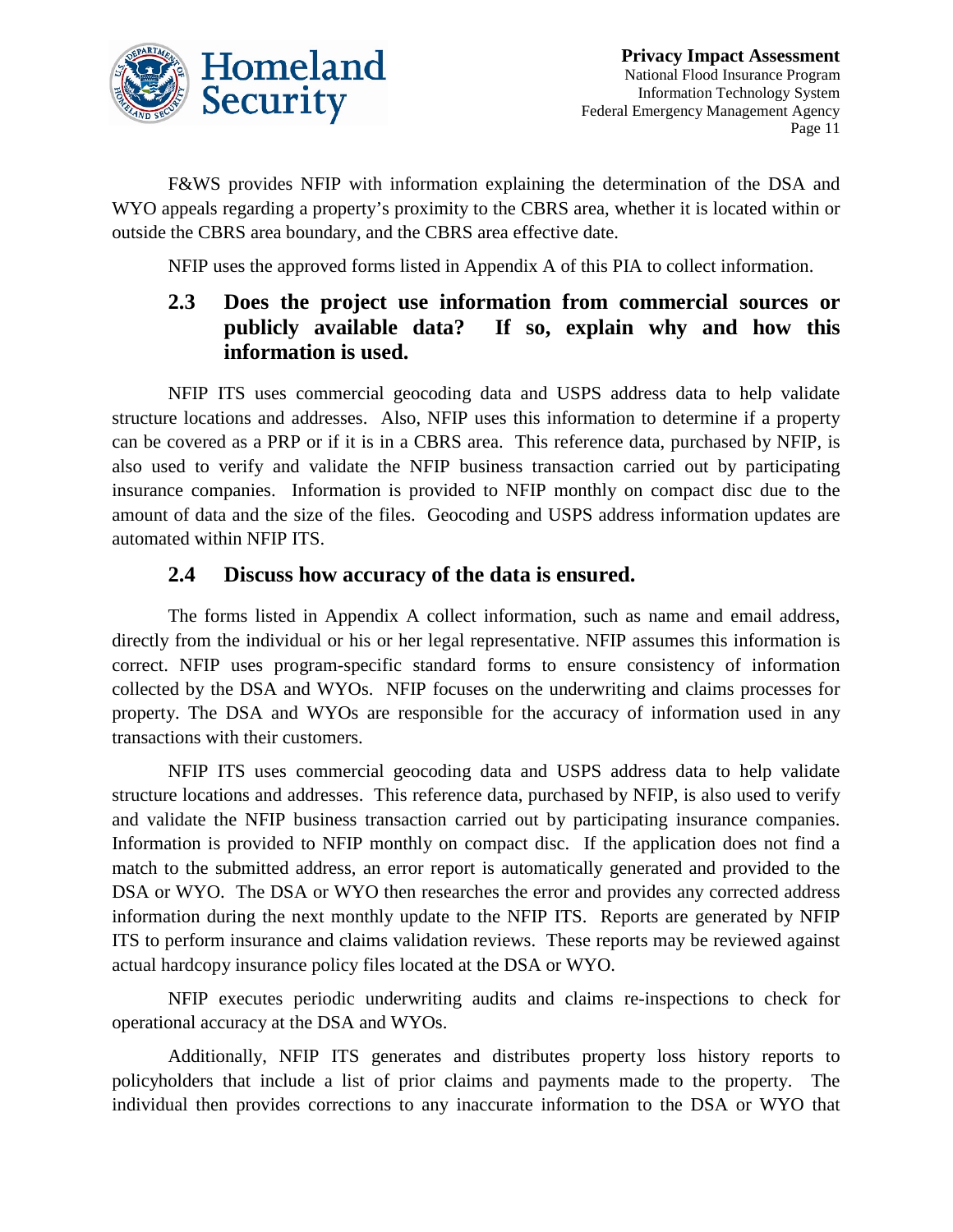

maintains his or her policy. This ensures accuracy as it gives policyholders an opportunity to correct mistakes to contents of the property loss history form.

### **2.5 Privacy Impact Analysis: Related to Characterization of the Information**

**Privacy Risk:** There is a privacy risk that NFIP may collect more information than is necessary for flood insurance policy setup and claim processing.

**Mitigation:** This privacy risk is mitigated by only collecting information required to comply with federal statute and regulations for underwriting and processing claims against flood insurance policies. Additionally, NFIP continually reviews data collection to ensure the need for data elements collected for insurance purposes. For instance, NFIP previously required the collection of SSN and Tax ID for insurance policy setup. Now, NFIP no longer requires or requests SSN or Tax ID from policy applicants and policy holders.

**Privacy Risk:** There is also a privacy risk of NFIP collecting inaccurate information for flood insurance policies.

**Mitigation:** This privacy risk is mitigated by NFIP using approved forms (listed in Appendix A) to collect information from the public for both the DSA and WYOs. These forms are collected directly from the insurance policy applicant and are maintained either by the DSA or WYO. NFIP ITS utilizes commercial geocoding data and USPS address data to verify accurate structures and addresses for policies; reviews reports based on NFIP ITS data that is validated against policy files located at the DSA and WYO locations; and provides regular policy information to policy holders requesting updates and corrections.

# **Section 3.0 Uses of the Information**

 $\overline{a}$ 

### **3.1 Describe how and why the project uses the information.**

NFIP ITS requires the name of the individuals and the associated address from the DSA and participating WYOs to verify the accuracy of NFIP policies and claims. This information also provides a historical and auditable record for NFIP's quality assurance, audit trail, and allows NFIP to contact and provide correspondence to individuals and organizations participating in, or requesting participation in the NFIP.

NFIP ITS collects transaction data and financial statements from the DSA and WYOs. NFIP ITS uses this information and third party software to verify property address, to determine whether property is in a CBRA area or on the 131[6](#page-11-0) Property Ineligibility Declaration<sup>6</sup> list, to

<span id="page-11-0"></span><sup>&</sup>lt;sup>6</sup> Section 1316 of the National Flood Insurance Act of 1968 allows the States to declare a structure in violation of a law, regulation, or ordinance. Flood insurance is not available for properties placed on the 1316 Property List.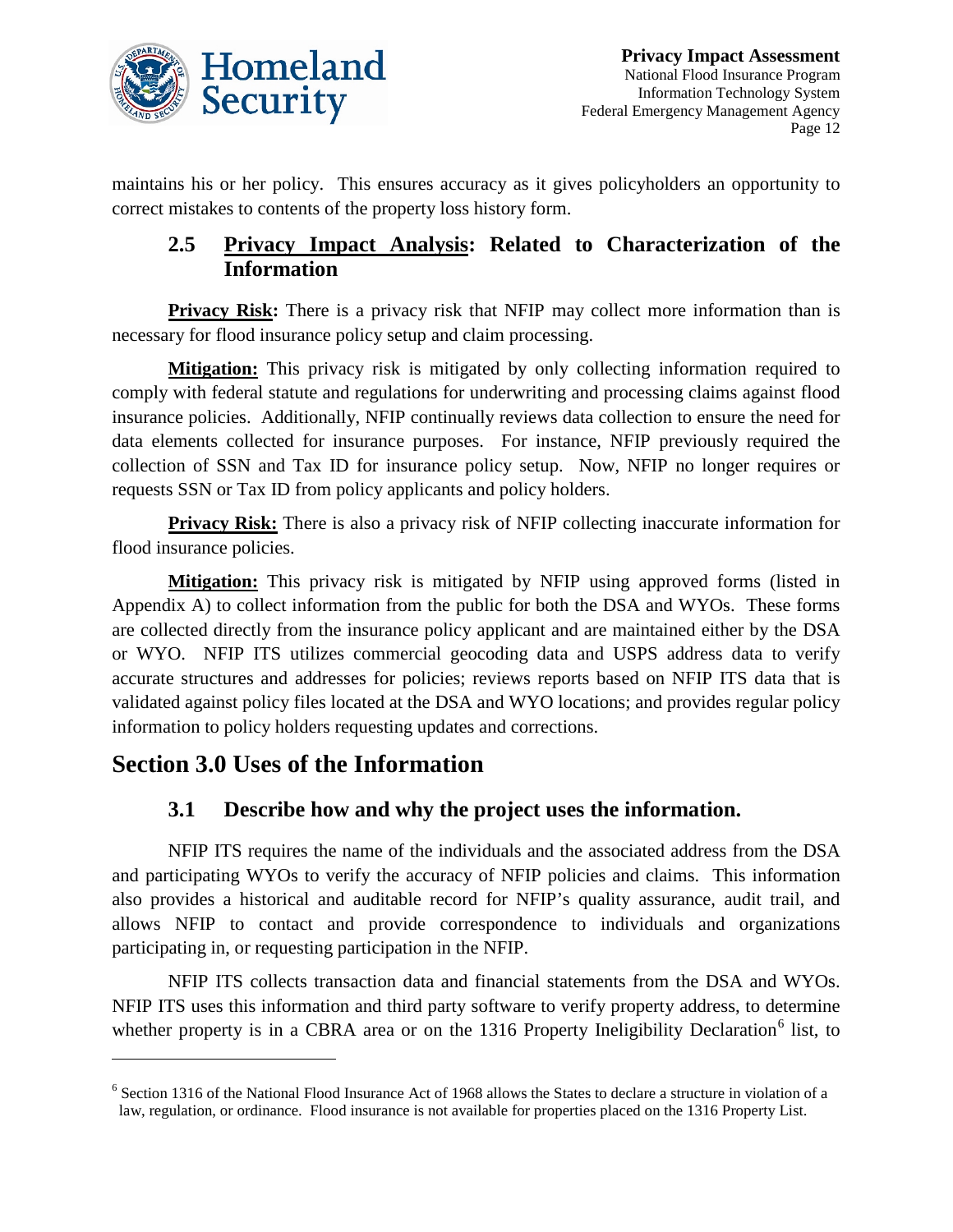

analyze property loss trends, generate statistical reports, and match records with other benefits and funds provided by NFIP. This information is needed to determine flood insurance eligibility, confirm current fiscal year and determine future fiscal year insurance premium rates, efficiently respond to data requests from government oversight entities, manage the DSA and WYO program, track grant Increased Cost of Compliance (ICC) payments, market the NFIP, and prevent duplication of benefits.

NFIP ITS also uses community information from CIS. NFIP ITS uses this information to generate a list of all communities that have been approved by NFIP to participate in the program. This information is needed so that the DSA and WYOs have a current list of flood insurance eligible communities.

Additionally, NFIP ITS uses information collected to create user access accounts. This is required in accordance with DHS/FEMA requirements for information technology systems and to control access of information entering and accessible through the system.

### **3.2 Does the project use technology to conduct electronic searches, queries, or analyses in an electronic database to discover or locate a predictive pattern or an anomaly? If so, state how DHS plans to use such results.**

NFIP ITS does not use technology to conduct electronic searches, queries, or analyses in an electronic database to discover or locate a predictive pattern or anomaly.

### **3.3 Are there other components with assigned roles and responsibilities within the system?**

There are no other DHS components outside of NFIP that have assigned roles and responsibilities within NFIP ITS.

### **3.4 Privacy Impact Analysis: related to the uses of information**

**Privacy Risk:** There is a privacy risk that information collected and maintained in NFIP ITS may be used for purposes other than its original purpose.

**Mitigation:** This risk is mitigated by collecting only information needed to comply with federal statute and regulations, and fulfill the NFIP mission. NFIP ITS limits inappropriate use of the information collected by limiting access and user roles within the system to individuals who need the information to carry out the mission of the NFIP.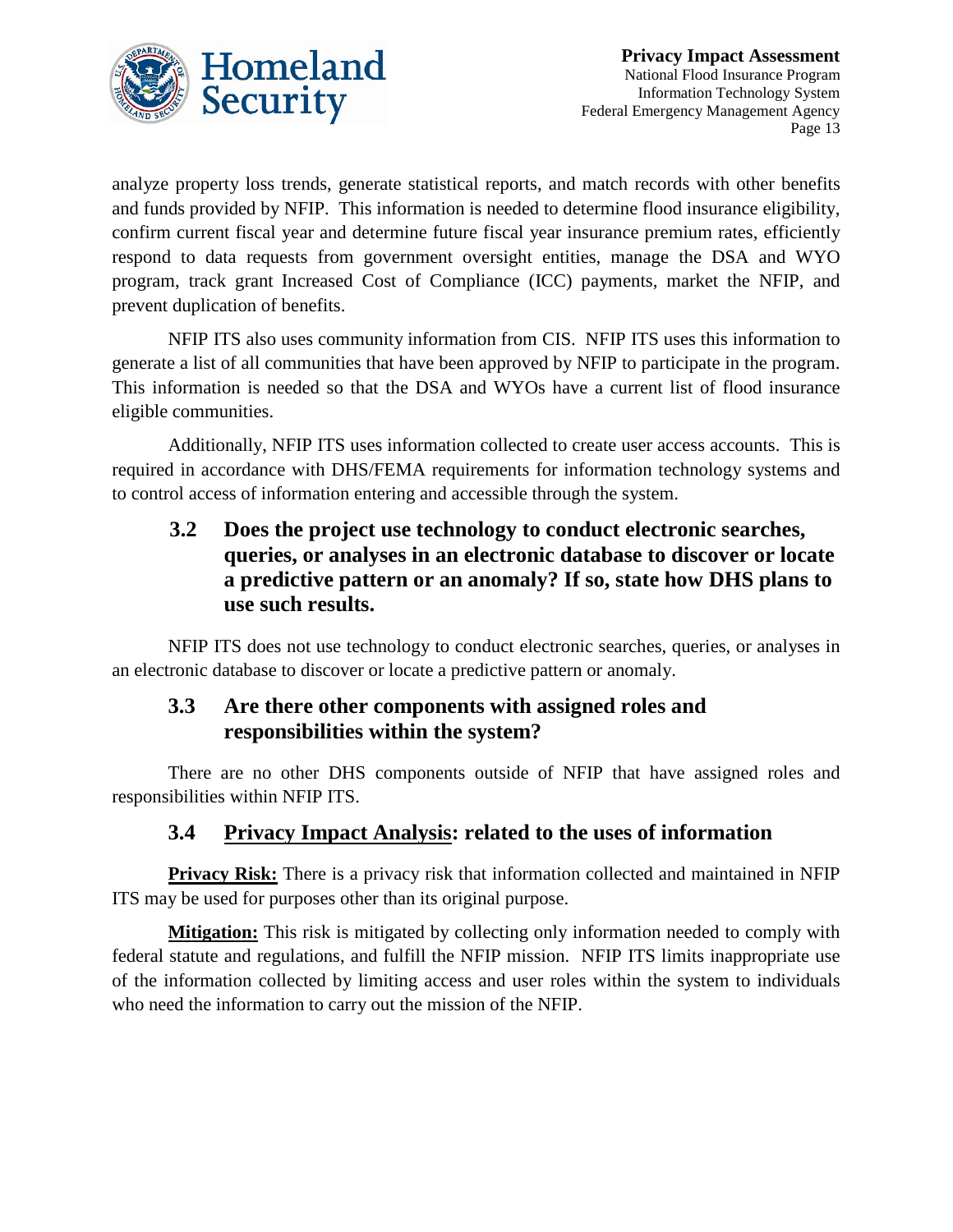

# **Section 4.0 Notice**

### **4.1 How does the project provide individuals notice prior to the collection of information? If notice is not provided, explain why not.**

NFIP provides notice by way of this PIA, the SORNs listed in Section 1.2, and the Privacy Act statements associated with NFIP ITS approved forms (listed in Appendix A). The DSA and WYOs inform policyholders of their privacy guidelines and practices and require policyholders to sign an acknowledgement statement as part of the policy purchase and renewal process.

### **4.2 What opportunities are available for individuals to consent to uses, decline to provide information, or opt out of the project?**

Individuals are informed of their right to decline the sharing of their personal information by way of this PIA, the SORNs listed in Section 1.2, and the Privacy Act statements associated with NFIP ITS approved forms (listed in Appendix A). However, failure to provide the information requested may prevent property owners and renters from receiving flood insurance. Additionally, failure to provide information required to create a user account within NFIP ITS may prevent access to the system.

### **4.3 Privacy Impact Analysis: Related to Notice**

**Privacy Risk:** There is a privacy risk that individuals apply for and maintain flood insurance through the DSA and WYOs and are not aware that this information is collected on behalf of the NFIP.

**Mitigation:** This privacy risk is mitigated by providing notice by way of this PIA, the SORNs listed in Section 1.2, and the Privacy Act statements associated with NFIP ITS approved forms (listed in Appendix A).

# **Section 5.0 Data Retention by the project**

### **5.1 Explain how long and for what reason the information is retained.**

In accordance with NARA Authority N1-311-86-1, Items: 1A13a(1), 1A13a(2), and 2A12(2)b policy records are destroyed five (5) years following the termination of a policy. Claim records are maintained for six (6) years and three (3) months after final action, unless litigation exists. Claim records with pending litigation are destroyed after review by General Counsel.

Additionally, in accordance with NARA Authority N1-311-02-01, Item 4, consumer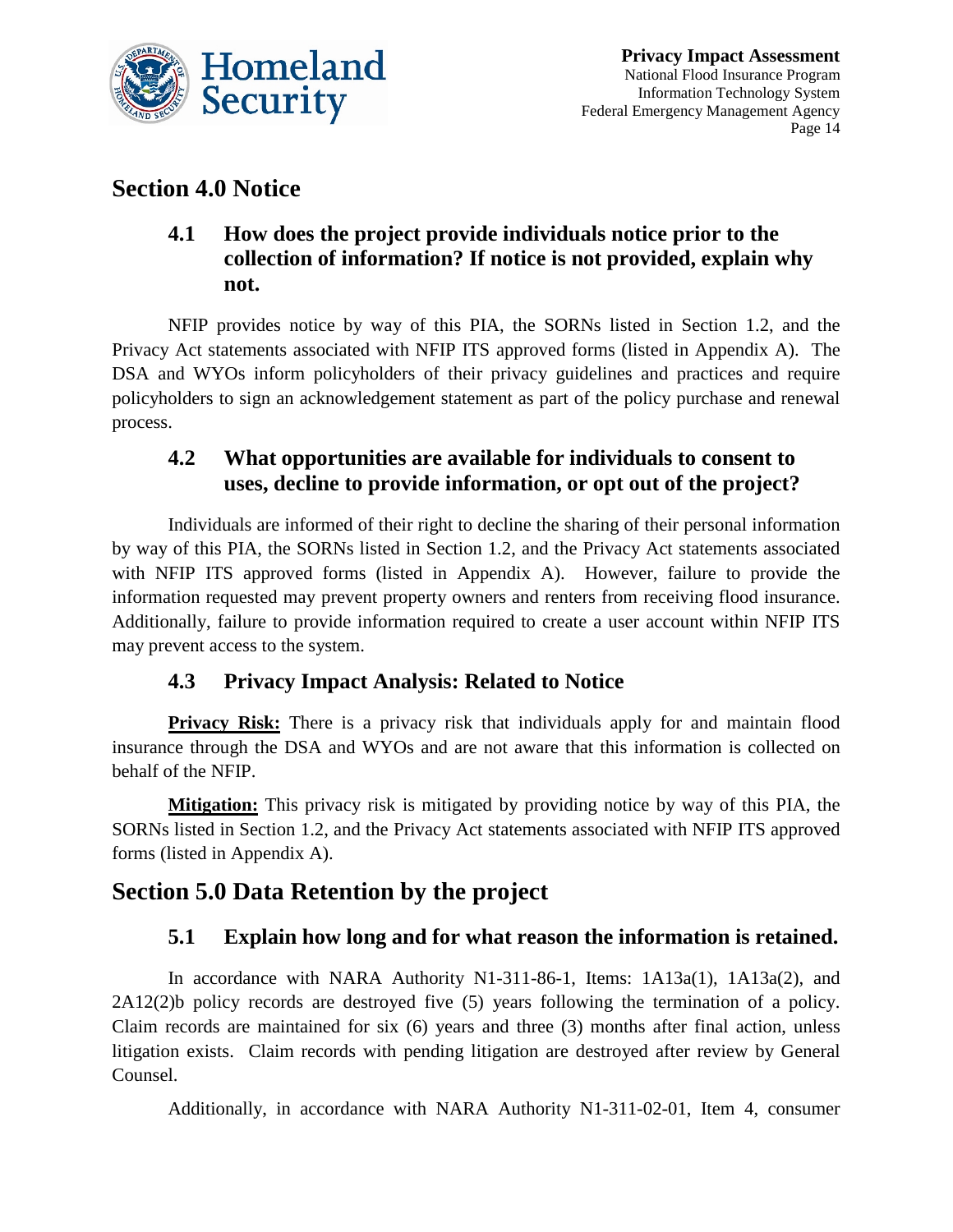

records, including community rating system records, are retired to the Federal Record Center (FRC), two (2) years after cutoff and destroyed ten (10) years after cutoff.

### **5.2 Privacy Impact Analysis: Related to Retention**

**Privacy Risk:** There is a privacy risk that NFIP may maintain information collected longer than is needed or authorized.

**Mitigation:** This privacy risk is mitigated by only maintaining information within NFIP ITS in accordance with the NARA authority outlined in Section 5.1 of this PIA.

# **Section 6.0 Information Sharing**

### **6.1 Is information shared outside of DHS as part of the normal agency operations? If so, identify the organization(s) and how the information is accessed and how it is to be used.**

NFIP shares NFIP ITS data with participating federal, state, and local officials as well as the DSA and WYOs involved in floodplain management to increase understanding of flood risks and to encourage them to take actions to mitigate those risks.

 Information that FEMA may share externally is accessible to NFIP stakeholders via the BureauNet and Data Exchange.

BureauNet allows access to NFIP general information, manuals, and TRRP static reports based on requestor's access privileges/permissions. Certain web pages within BureauNet require a user name and password. Requests for access to these restricted/secured BureauNet web pages are submitted to, and only authorized by, the NFIP ITS Program Manager, COTR, and System Owner. Once approvals have been granted by the NFIP ITS Program Manager, COTR, and System Owner, a user account and password will be generated for the user to login to the restricted/secured areas under BureauNet.

Data Exchange allows the DSA and WYO companies, contractors, and State Coordinators to query "real-time" TRRP data to the NFIP ITS mainframe. Level of access granted is dependent on the user type. For example, the State Coordinator from Mississippi can only see data for that state. Also, the DSA or WYO will only have access to its company data. Requests for access to Data Exchange are submitted to and authorized by the NFIP ITS Program Manager, COTR, and System Owner. Once approvals have been granted, a user account and password will be generated for the user to login.

NFIP ITS provides non-renewed policy information electronically to NFIP's marketing contractor. This information includes, but is not limited to, insured property address, insured name, and WYO Company and policy numbers.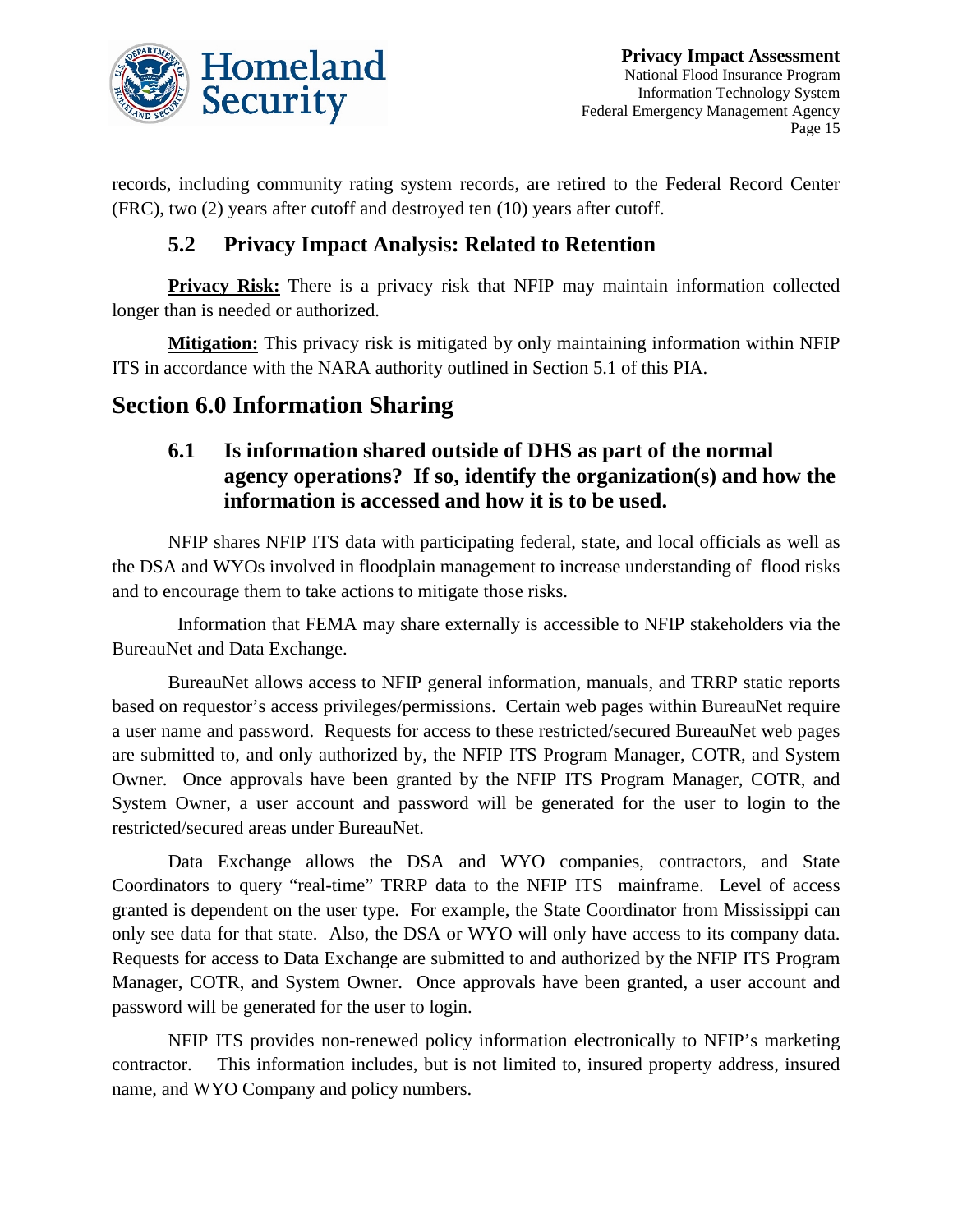

NFIP ITS provides the F&WS with information including the DSA and WYOs and policy numbers, insured's name, insured's property address, date of construction or substantial improvement, and the insured property plat map. The F&WS provides NFIP ITS with a written letter explaining the determination of the property's proximity to the CBRS area, whether it is located within or outside the CBRS area boundary, and the CBRS area effective date. The F&WS may share information provided by NFIP ITS with a GIS mapping contractor for the purpose of processing determinations. This sharing of information between NFIP and F&WS is pursuant to an interagency agreement between the two organizations.

### **6.2 Describe how the external sharing noted in 6.1 is compatible with the SORN noted in 1.2.**

Routine use H, as identified within the DHS/FEMA 003 – National Flood Insurance Program Files System of Records, 73 Fed. Reg. 77747, December 19, 2008, allows NFIP to share information with stakeholders including federal, state, and local officials as well as the DSA and WYOs involved in floodplain management to help them understand flood risks and to take actions to mitigate those risks. This is compatible with the purpose for original collection, which includes the administration of flood insurance, and coordination of flood plain management with state and local governments.

Routine use F allows NFIP to share policy information with the F&WS. This is compatible with the purpose for original collection because NFIP requires information regarding the CBRS for flood insurance eligibility in compliance with federal statute.

Routine use F allows NFIP to share policy information with its marketing contractor. This is compatible with the purpose for original collection of information because NFIP uses the information to market the NFIP program to property owners and renters who do not have flood insurance.

### **6.3 Does the project place limitations on re-dissemination?**

NFIP only shares NFIP ITS data with participating federal, state, and local officials as well as the DSA and WYOs involved in floodplain management to help them understand flood risks and to take actions to mitigate those risks. Information provided to WYOs belongs to the WYOs and is subject to the WYO's privacy policies and the state's and local government's privacy regulations. Dissemination of information collected by the DSA on behalf of NFIP is governed by the applicable SORN mentioned in Section 1.2. Additionally, re-dissemination of information collected and maintained within the NFIP ITS is limited by providing the user with a warning banner that informs NFIP ITS users that re-dissemination of NFIP ITS data is prohibited.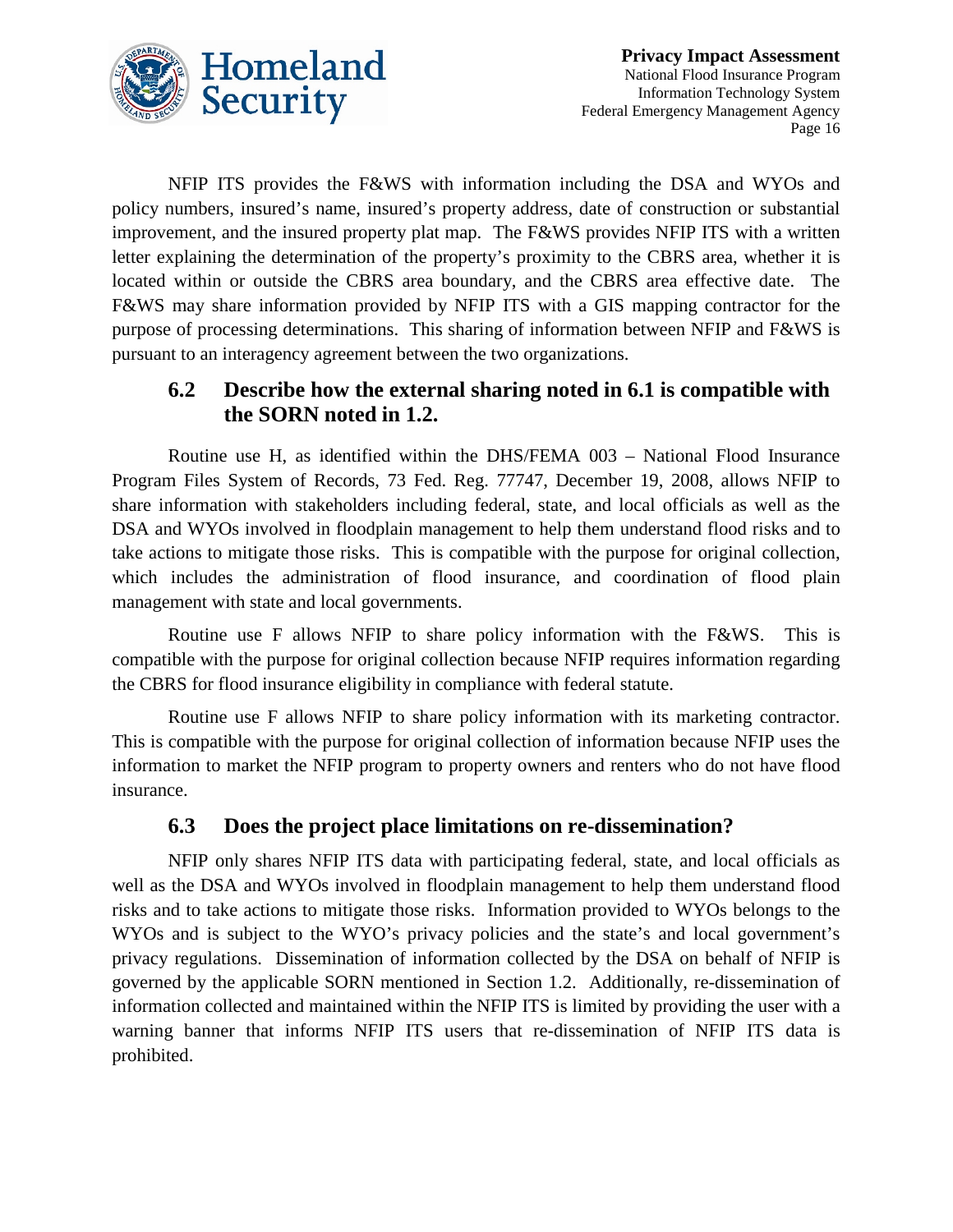

# **6.4 Describe how the project maintains a record of any disclosures outside of the Department.**

NFIP maintains audit logs of access of information within BureauNet and Data Exchange. Additionally, as identified in the DHS/FEMA 003 – National Flood Insurance Program Files System of Records, 73 Fed. Reg. 77747, December 19, 2008, requests for NFIP program information are made through the FEMA Disclosure Office which maintains the accounting of records disclosure under the Privacy Act.

NFIP also maintains records of the aforementioned property loss history reports provided to its policy holders.

# **6.5 Privacy Impact Analysis: Related to Information Sharing**

**Privacy Risk:** There is a privacy risk that information maintained in NFIP ITS may be inadvertently disclosed to entities that are not compatible to the purpose in which NFIP collects and maintains the information.

**Mitigation:** NFIP mitigates this risk ensuring that sharing of information is consistent with the routine uses outlined in Section 1.2 and all requests and disclosures of information under the Privacy Act are recorded.

# **Section 7.0 Redress**

### **7.1 What are the procedures that allow individuals to access their information?**

Individuals seeking access to records contained within NFIP ITS may submit a request, in writing, to: FEMA Disclosure Officer, Records Management Division, 500 C Street, SW, Washington, DC 20472. Requests should be clearly marked "Privacy Act Request." In accordance with 6 CFR § 5.21, the name of the requester, the nature of the record sought, and the required verification of identity must be clearly indicated.

Policyholders will also receive access to their records when NFIP sends them their property loss history. This includes claim and payment information regarding the property (both during and prior to their ownership/tenancy of the insured property).

Additionally, the DSA and WYOs provide procedures and instructions to policyholders on how to correct information on their policies.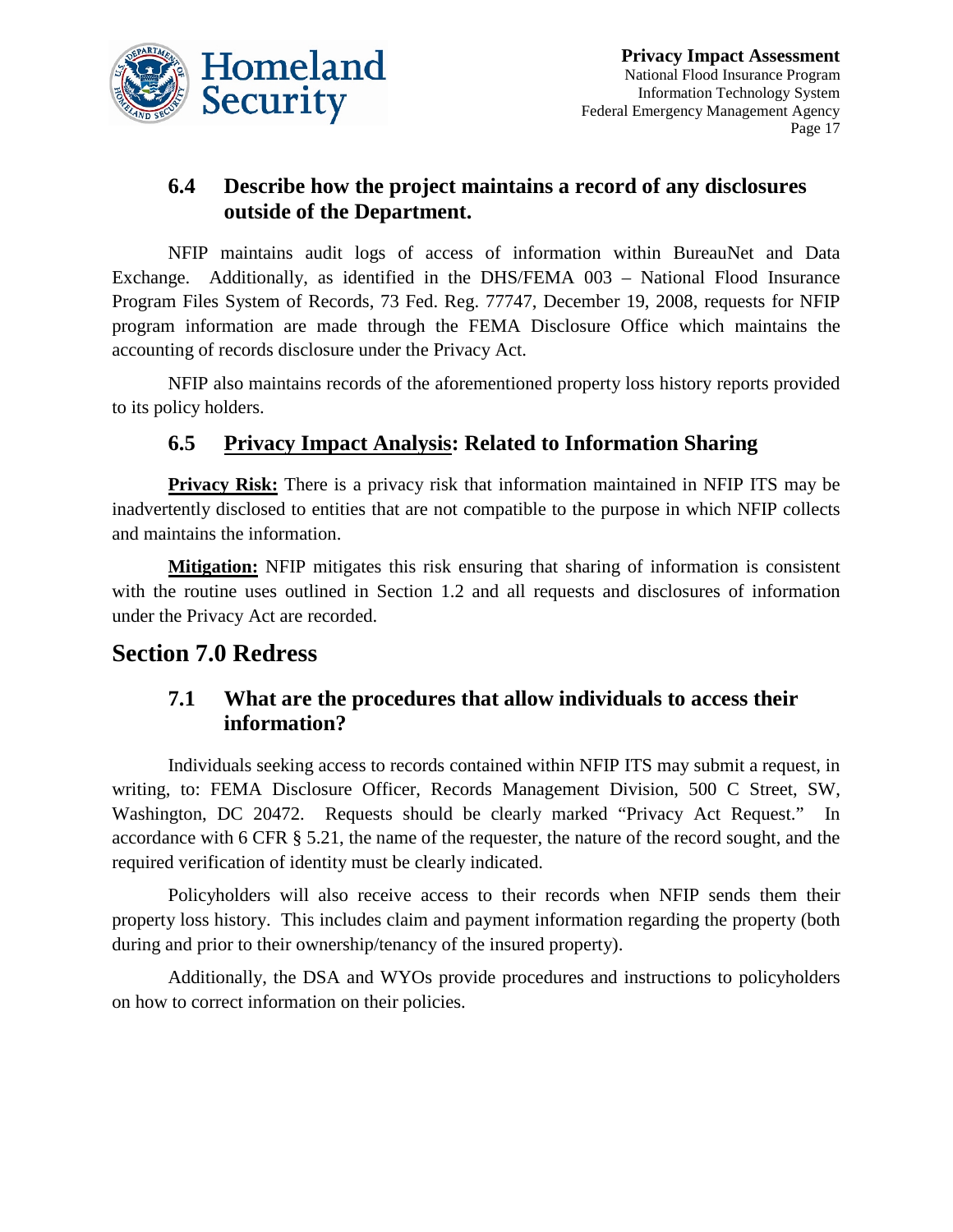

# **7.2 What procedures are in place to allow the subject individual to correct inaccurate or erroneous information?**

Individuals seeking to amend their records contained within NFIP ITS may submit a request, in writing, to: FEMA Disclosure Officer, Records Management Division, 500 C Street, SW, Washington, DC 20472. Requests should be clearly marked "Privacy Act Amendment Request." In accordance with 6 CFR § 5.21 the name of the requester, the nature of the record amended, and the required verification of identity must be clearly indicated.

Additionally, the DSA and WYOs provide procedures and instructions to policyholders on how to correct information on their policies.

Often, NFIP ITS identifies errors in company data, and the companies correct the data in the following month's reporting cycle.

### **7.3 How does the Project notify individuals about the procedures for correcting their information?**

This PIA and the SORNs listed in Section 1.2 provide notice of access and correction. Additionally, the DSA and WYOs provide procedures and instructions to policyholders on how to correct information on their policies. Additionally, there is a formal claims appeals process conducted or monitored by FEMA.

### **7.4 Privacy Impact Analysis: Related to Redress**

**Privacy Risk:** There is a privacy risk that the DSA or WYOs will submit inaccurate information that impacts an individual's claim.

**Mitigation:** This privacy risk is mitigated by NFIP requiring use of standard forms by the DSA and WYOs to collection information from property owners and renters. These forms (listed at Appendix A) are approved by the Office of Management and Budget and FEMA's Records Management Division. In the event of human error, policyholders may request access to their records using the procedures mentions in Section 7.2 and then resubmitting corrected information. Additionally, notice is provided in the SORNs listed in Section 1.2 for procedures to request and resubmit claims appeal information.

**Privacy Risk:** There is a privacy risk that policyholders will not know how to access and correct their information that is maintained within the NFIP ITS.

**Mitigation:** This privacy risk is mitigated by NFIP providing notice through this PIA, the SORNs listed in Section 1.2, and the Privacy Act Statement on FEMA forms that reference applicable SORNs, on how to access and correct their information. Additionally, the DSA and WYOs provide procedures and instructions to policyholders on how to correct information on their policies.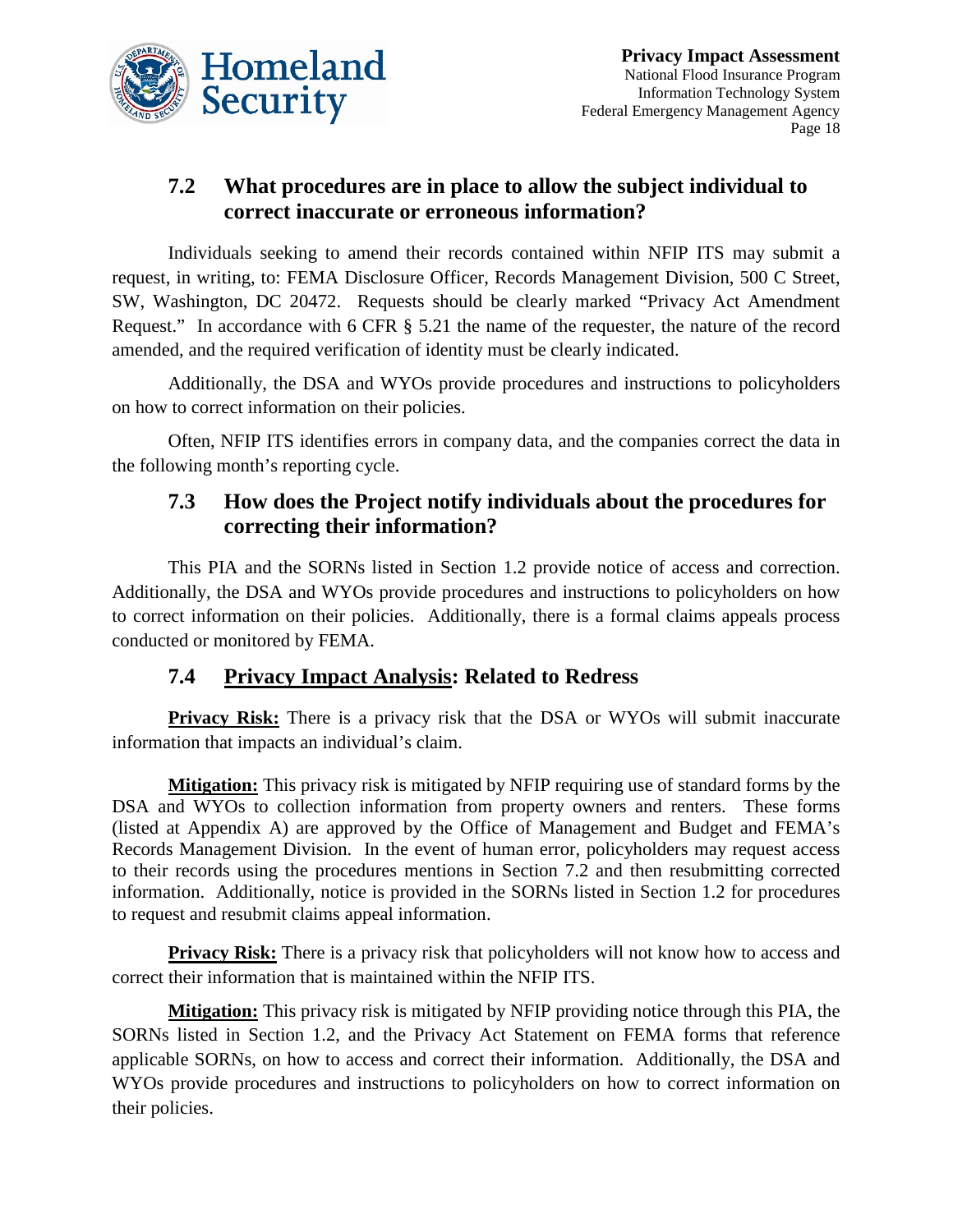

# **Section 8.0 Auditing and Accountability**

### **8.1 How does the project ensure that the information is used in accordance with stated practices in this PIA?**

There are several levels of access and a broad range of stakeholders who are authorized to view NFIP data. The NFIP ITS Security Plan provides details about the users who are authorized access at specific levels including NFIP and NFIP ITS staff, other federal, state, and local officials, the DSA, and WYOs. The NFIP security authorization process evaluates access levels, user roles, and associated security controls.

All NFIP users, including contractors, have access to national NFIP data sets with viewonly capability. NFIP employees and contractors may only update reference data used to verify transactions, such as flood map data used to determine the flood risk of a particular location. State and local users are limited to viewing insurance data within their state or locality. The DSA and WYOs are limited to viewing only their specific company's data, and they are limited to viewing data of the DSA and WYOs policyholders they serve.

Formal procedures are in place for establishing user accounts. For FEMA Wide Area Network (WAN) applications, NFIP approves and verifies all user accounts and assigns access roles using the NFIP data access application process. NFIP ITS security entities verify the identities of users before granting access to the system. A supervisor state official or, WYO will identify a point of contact and request that the user communicate with that contact to obtain access to NFIP. Once the verification process is complete the user receives an initial ID and password based on his or her organization, position, and role. At the end of this process, users receive access authorization.The NFIP program maintains audit records for the system that are sufficient in detail to facilitate the reconstruction of events if compromise or malfunction occurs or is suspected.

In summary, NFIP system administrators will have the highest access level; at the lowest level, the DSA and WYOs will be able to view only their company's data.

# **8.2 Describe what privacy training is provided to users either generally or specifically relevant to the project.**

NFIP employees and contractors are required to take initial and annual security and privacy awareness training and acknowledge the Rules of Behavior for personnel assigned to the NFIP ITS before being granted access.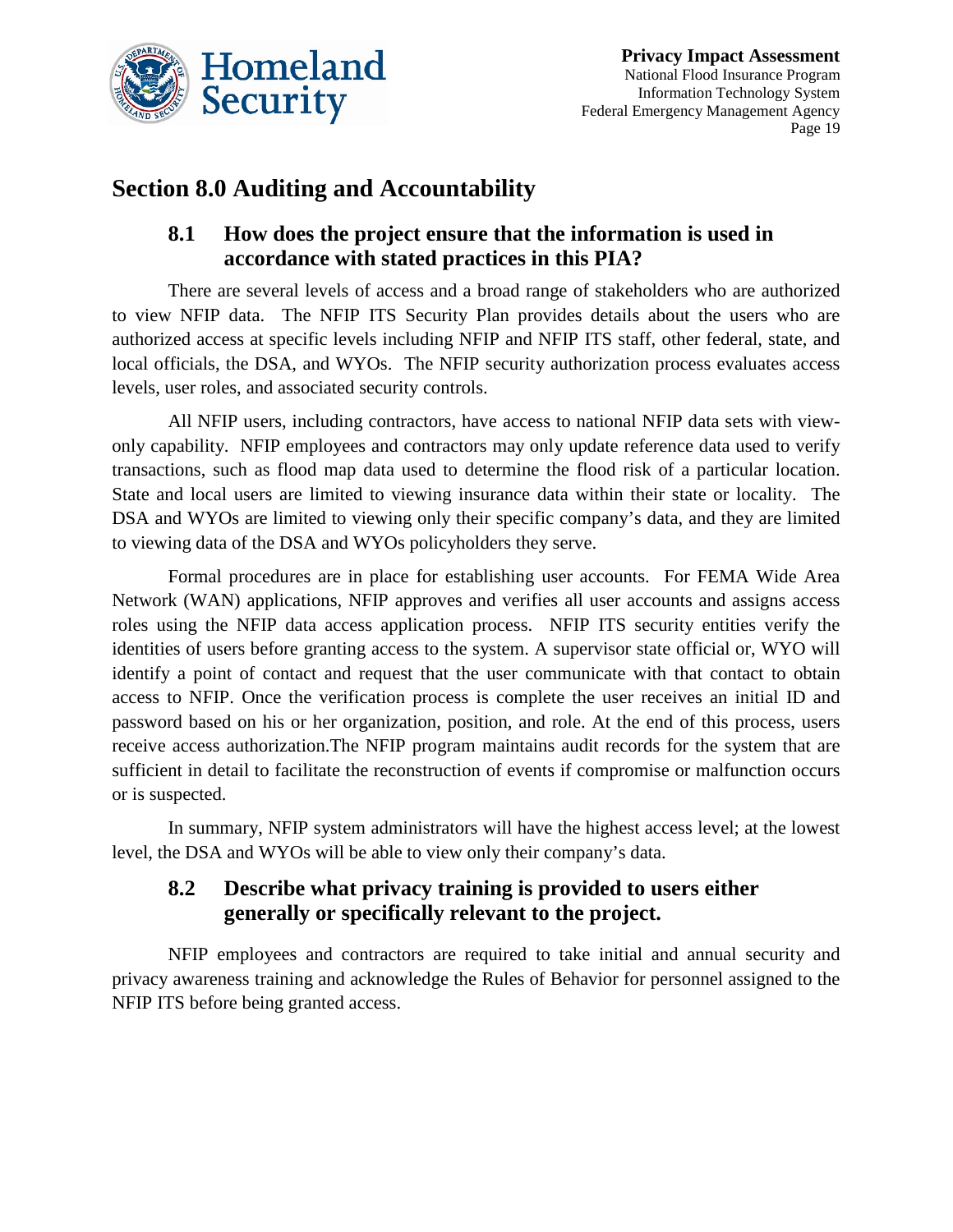

### **8.3 What procedures are in place to determine which users may access the information and how does the project determine who has access?**

Individuals receive access approval through the NFIP account management process. External users submit access requests to NFIP for approval, after which the request is acted upon by the NFIP ITS account management staff. Once the user is verified against the NFIP domain address solution, the account credentials are provided via a secure distribution process. Any verification discrepancies noted and acted on by NFIP management. External users' access to the system is limited to the established NFIP BureauNet public domain website. However, some of the links on this site are protected and require authentication credentials that are established via the access request process through NFIP.

NFIP ITS contractors (internal users) obtain user accounts through the NFIP ITS account management process. Establishing, activating, modifying, disabling, and removing accounts procedures are documented, implemented, and managed by the NFIP Information Technology Division. NFIP user account request forms are used to establish what access is required by the user's supervisor and then approved by NFIP management. All users are assigned individual accounts based on role assignment. If a user within a role requires additional access, it must be specifically requested for and approved. Group memberships are not allowed as an account option. Guest/anonymous accounts are not used, and temporary accounts are established when necessary for authorized users who require short term access, typically less than 24 hours.

Notification of user account changes due to user termination, transfer, or access level needs are communicated to the NFIP Information Technology Division by the user's manager as part of the account management procedures. Temporary accounts are terminated immediately by the Network Operations Manager, who is notified by the System Administrator, after the short term access needs are completed

Privileged users who require and are approved for remote access use the approved Nortel VPN solution using IPSec encryption. External devices used for remote access are not used for storing personal information, and the hard drives are encrypted as standard baseline configuration.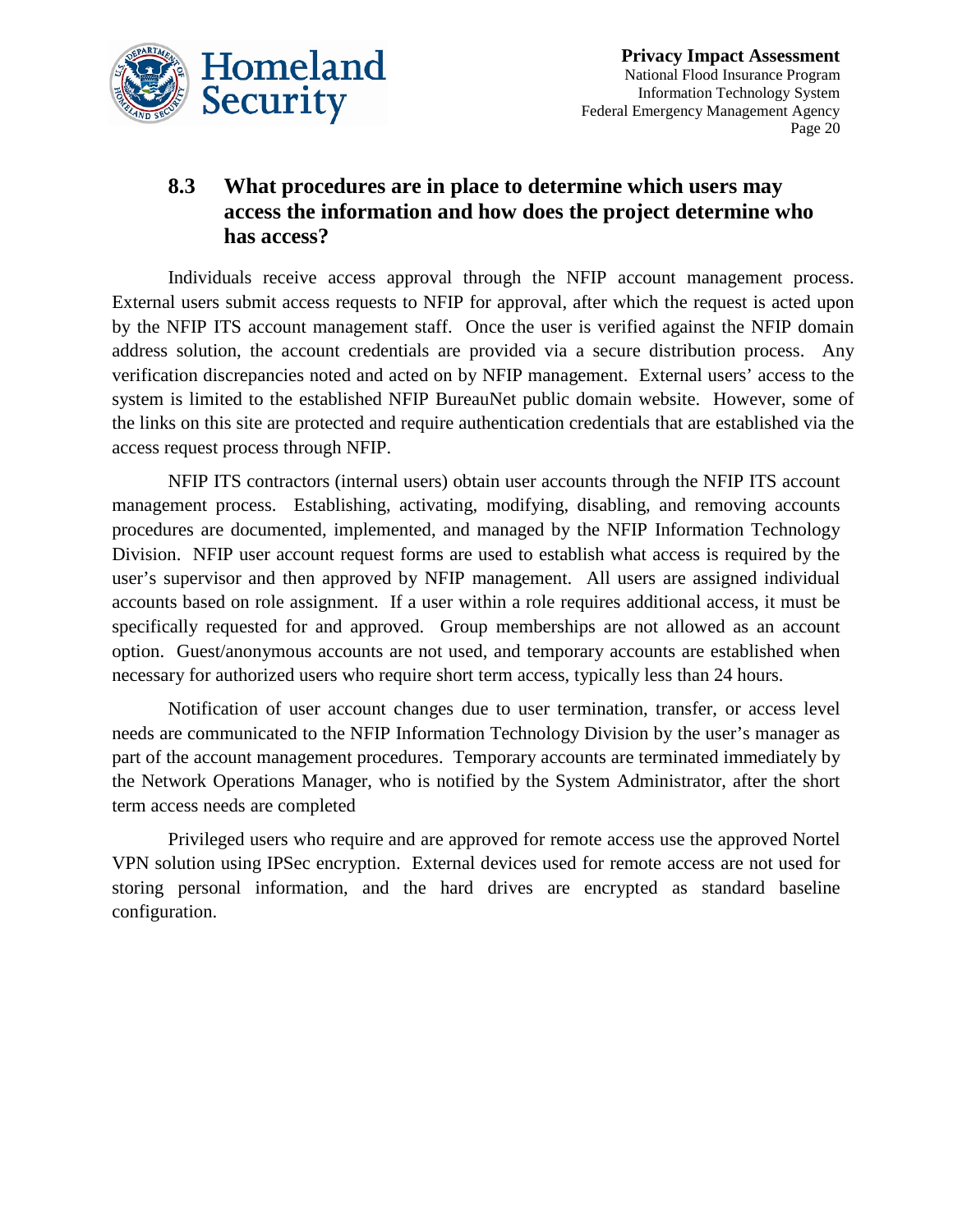

### **8.4 How does the project review and approve information sharing agreements, MOUs, new uses of the information, new access to the system by organizations within DHS and outside?**

Any review and approval of information sharing agreements, MOUs, Interagency Agreements (IAA), or other sharing of NFIP ITS information must be approved by NFIP ITS Program Manager, COTR, System Owner, FEMA Privacy Officer, and Office of Chief Counsel.

# **Responsible Officials**

Eric M. Leckey Privacy Officer Federal Emergency Management Agency Department of Homeland Security

# **Approval Signature**

Original signed and on file with the DHS Privacy Office.

Jonathan R. Cantor Acting Chief Privacy Officer Department of Homeland Security

\_\_\_\_\_\_\_\_\_\_\_\_\_\_\_\_\_\_\_\_\_\_\_\_\_\_\_\_\_\_\_\_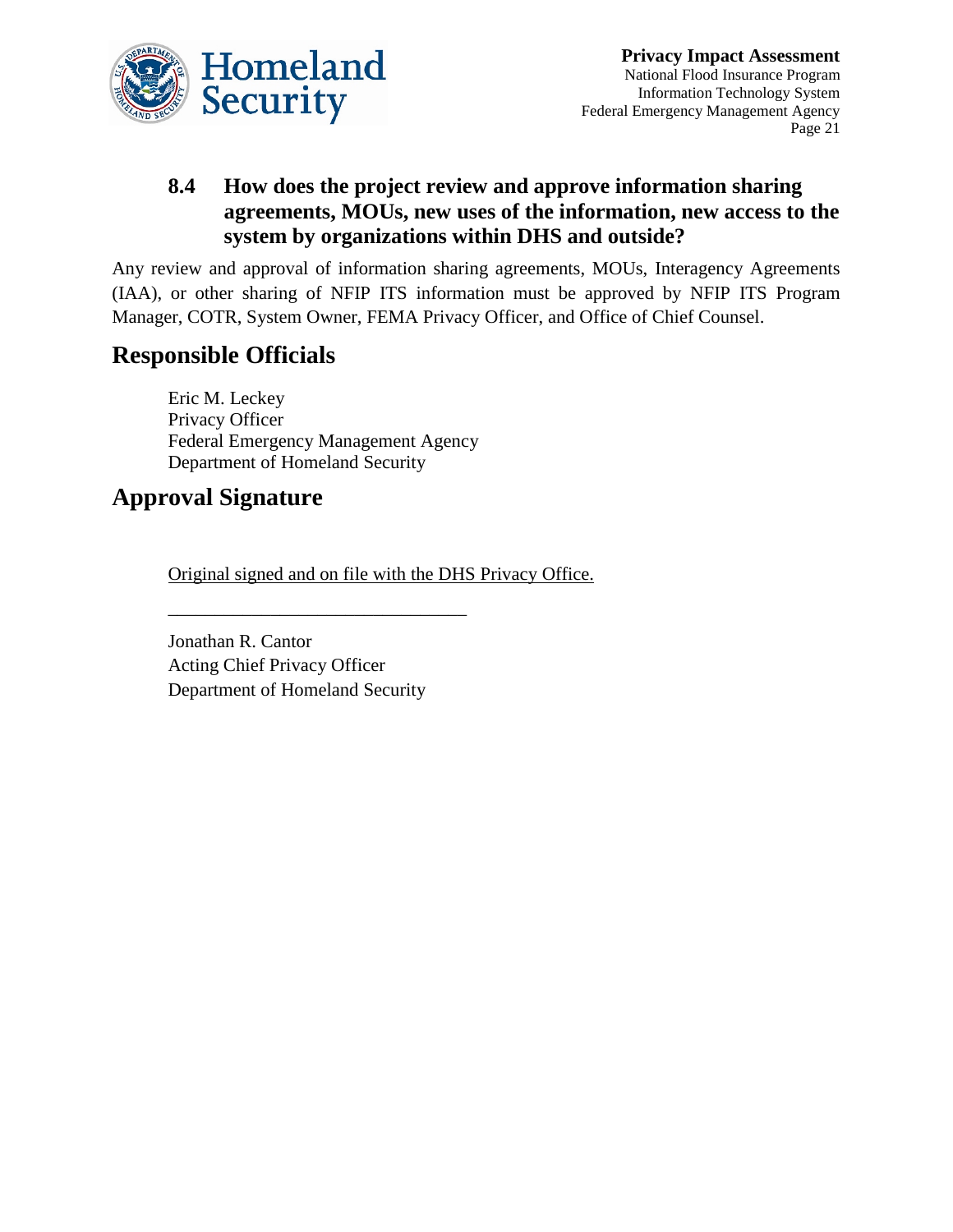

# **Appendix A - OMB Collection & FEMA Forms Associations**

| <b>OMB</b> Collection # | <b>OMB Collection Title</b>                      | <b>FEMA Form #/Title</b>                                                                                                                                                               |
|-------------------------|--------------------------------------------------|----------------------------------------------------------------------------------------------------------------------------------------------------------------------------------------|
| OMB No. 1660-0005       | National Flood Insurance<br>Program Claims Forms | • FEMA Form 086-0-6 (formerly 81-40) National Flood<br><b>Insurance Program Worksheet-Contents-Personal Property</b>                                                                   |
|                         |                                                  | • FEMA Form 086-0-7 (formerly 81-41) Worksheet Building                                                                                                                                |
|                         |                                                  | • FEMA Form 086-0-8 (formerly 81-41A) Worksheet<br>Building (Continued)                                                                                                                |
|                         |                                                  | • FEMA Form 086-0-9 (formerly 81-42) Proof of Loss                                                                                                                                     |
|                         |                                                  | • FEMA Form 086-0-10 (formerly 81-42A) Increased Cost of<br>Compliance Proof of Loss                                                                                                   |
|                         |                                                  | • FEMA Form 086-0-11 (formerly 81-43) Notice of Loss                                                                                                                                   |
|                         |                                                  | • FEMA Form 086-0-12 (formerly 81-44) Statement as to Full<br>Cost of Repair or Replacement under the Replacement Cost<br>Coverage, Subject to the Terms and Conditions of this Policy |
|                         |                                                  | • FEMA Form 086-0-13 (formerly 81-57) National Flood<br><b>Insurance Program Preliminary Report</b>                                                                                    |
|                         |                                                  | • FEMA Form 086-0-14 (formerly 81-58) National Flood<br><b>Insurance Program Final Report</b>                                                                                          |
|                         |                                                  | • FEMA Form 086-0-15 (formerly 81-59) National Flood<br><b>Insurance Program Narrative Report</b>                                                                                      |
|                         |                                                  | • FEMA Form 086-0-16 (formerly 81-63) Cause of Loss and<br><b>Subrogation Report</b>                                                                                                   |
|                         |                                                  | • FEMA Form 086-0-17 (formerly 81-96) Manufactured<br>(Mobile) Home/Travel Trailer Worksheet                                                                                           |
|                         |                                                  | • FEMA Form 086-0-18 (formerly 81-96A) Manufactured<br>(Mobile) Home/Travel Trailer Worksheet (Continued)                                                                              |
|                         |                                                  | • FEMA Form 086-0-19 (formerly 81-98) Increased Cost of<br>Compliance (ICC) Adjuster Report                                                                                            |
|                         |                                                  | • FEMA Form 086-0-20 (formerly 81-109) Adjuster<br><b>Preliminary Damage Assessment</b>                                                                                                |
|                         |                                                  | • FEMA Form 086-0-21(formerly 81-110) Adjuster<br><b>Certification Application</b>                                                                                                     |